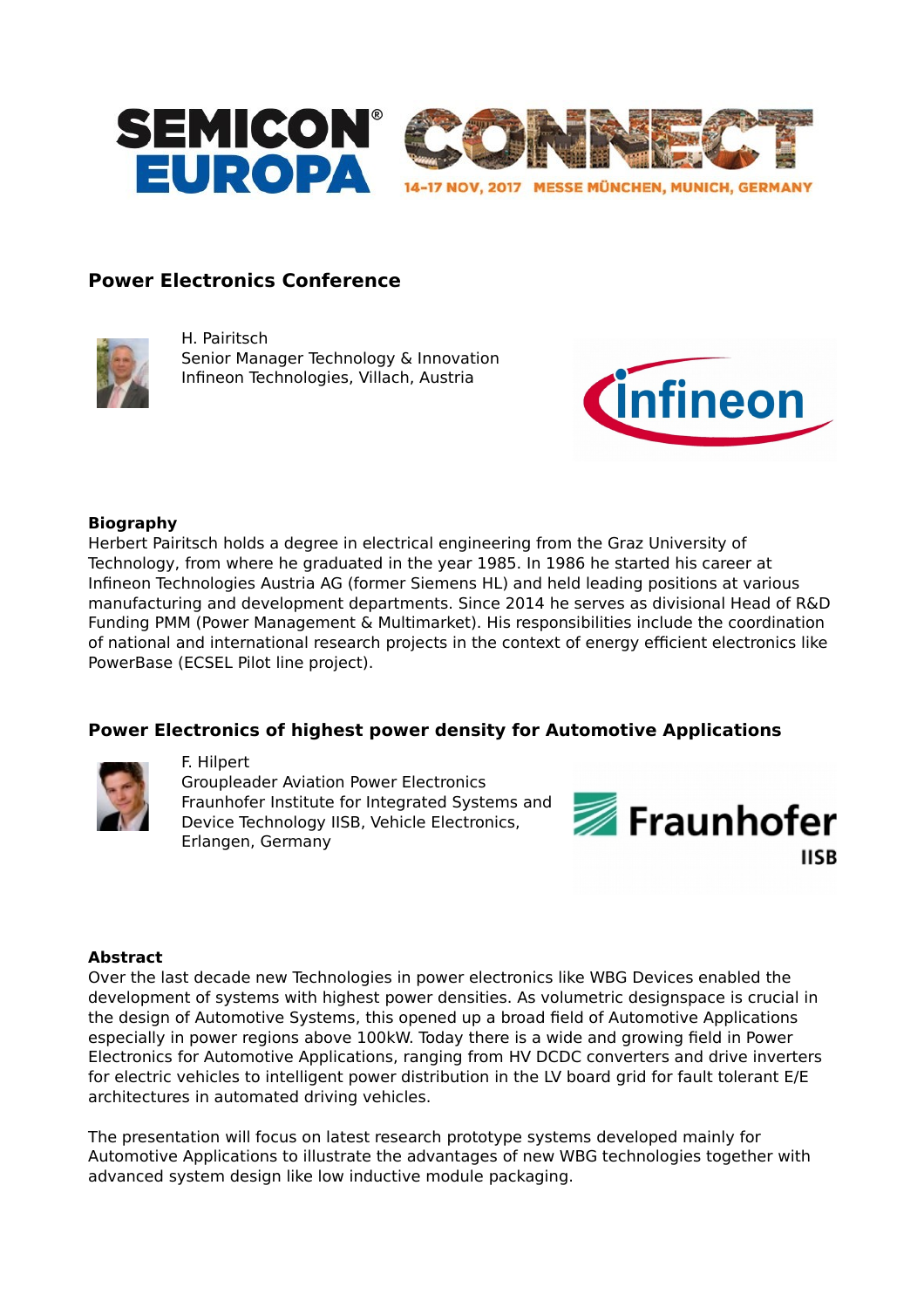The development of systems with highest volumetric power densities also constantly reduced the weight of the power electronics, enabling the development of lightweight Systems with high gravimetric power densities. An Outlook in possible future Power Electronic Applications for the More and All Electric Aircraft will be given.

## **Biografie**

2006-2011

University of Erlangen-Nuremberg, studies of Mechatronic with focus on Power electronics and Electric

**Drivetrains** 

## 2012-06/2017

Scientific Engineer at Fraunhofer Institute for Integrated Systems and Device Technology IISB, Group Drives and Mechatronics,

Responsible for System Design of Automotive Power Electronic Systems with focus on System-Integration and SiC Drive Inverters

### 07/2017-now

Groupleader of the Workgroup Aviation Electronics

Focus is to transfer Technologies from Automotive Applications to provide Power Electronic Systems of highest Power Densities for future Aviation Applications like More and All Electric Aircrafts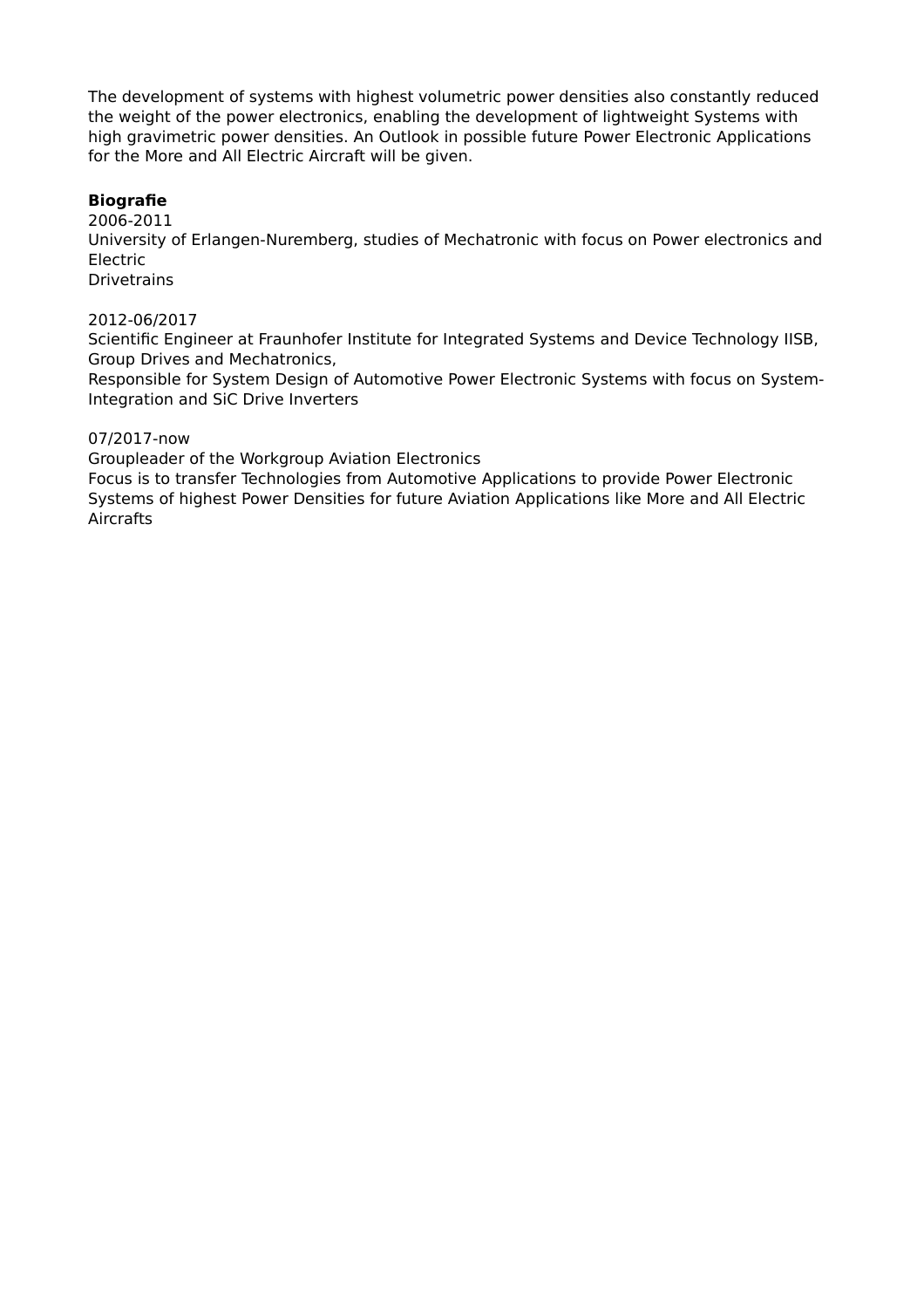## **GaN for a new compact power converter generation**



T. Bouchet Power Electronic Marketing Strategic Manager CEA LETI, DCOS, grenoble, France



### **Abstract**

Main goal for the next generation of Power converter is miniaturization in order to improve system efficiency at lower cost. Increasing reliability, operation safety and high working temperature (> 300°C) is also expected by end-users. To reach this target, we need to increase the power converter frequency that lead to a reduction of passive devices and contribute to the power converter miniaturization. For low power and medium power applications, GaN/Si technology is the best candidate if we think it at system level. In fact GaN devices allow high frequency capability (>MHz), high current density (at least 10 time higher than silicon) and new integrated functionality (lateral device) at lower cost as technology is CMOS compatible (8 inches GaN epitaxy on a silicon substrate). Power electronics is a key strategic activity of CEA Tech (French CEA institute). CEA TECH value proposition is a complete chain from design to system integration and optimization of Power converter. Our 5 years Power GaN Road map driven by the frequency increase focus on 6 main technological axes: epitaxy, GaN/Si active devices ,HF passive devices, 3D co-integration, GAN IC and new system topologies. 3 main Milestones related to main technology shift are presented to reach in 5 years the System on Chip approach (SOC).

### **Biografie**

Thierry Bouchet earned his PhD in Electrical Engineering in 2001 and went to work for IBS (Ion Beam Services) and then for Atmel, two semiconductor companies. In 2011, Thierry created a fabless start-up (ADIS) in the area of power electronics.

Thierry joined Leti end of 2014 and worked on developing of GaN components before becoming Strategic Marketing manager for energy and power electronics.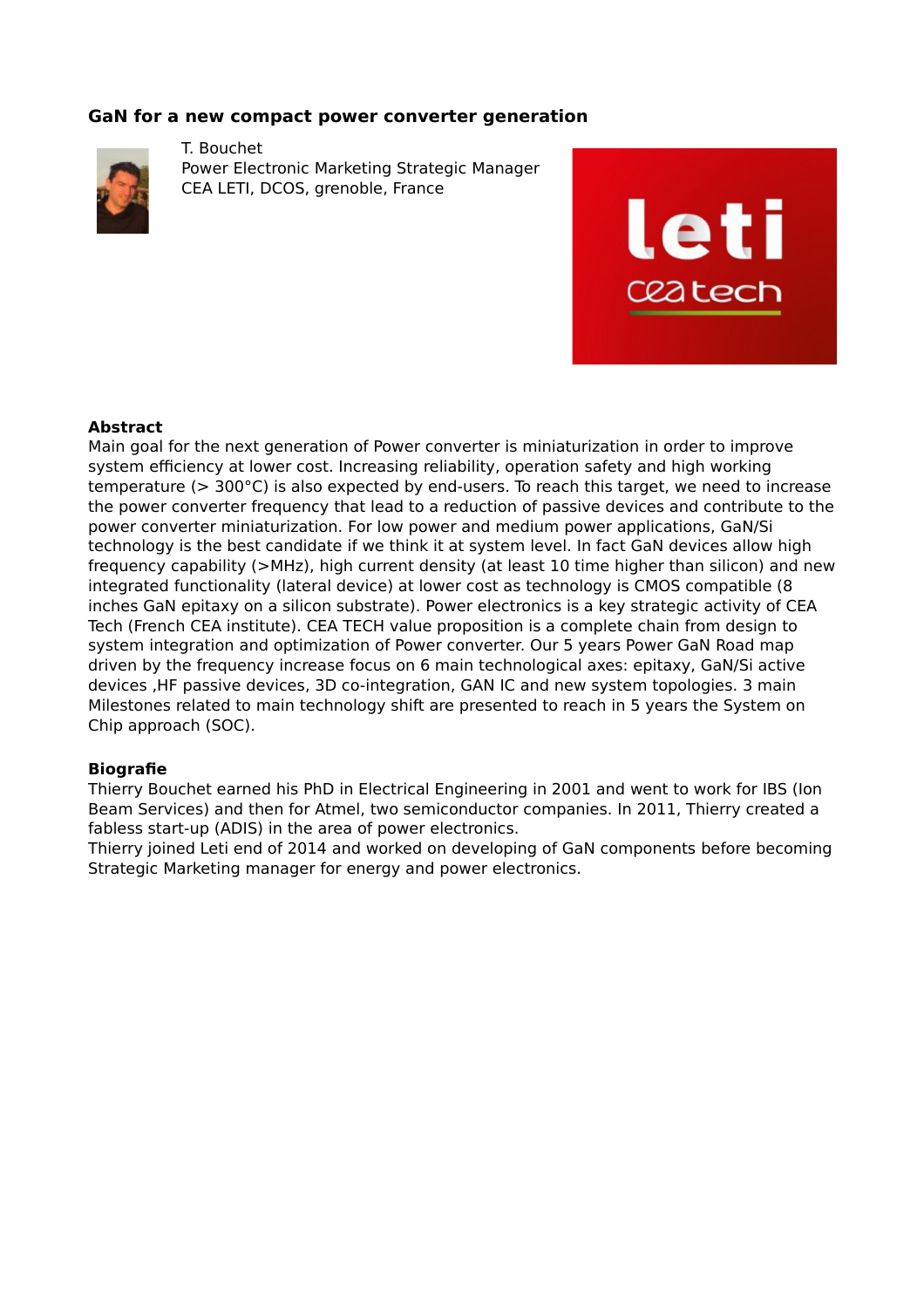# **1000 V/80 W auxiliary power supply as a demonstration vehicle for Wide Bandgap power electronics system design**



X. Wu Sr Application Engineer ON-Semiconductors, Application Engineering EU, Munich, Germany



## **Abstract**

With the emergence of Wide Bandgap (WBG) semiconductors, power electronics are experiencing a renaissance. Many design limitations, such as switching frequency, thermal ruggedness and voltage capability of silicon based power devices are being pushed to new limits with Silicon Carbide (SiC) and Gallium Nitride (GaN) based electronics.

In order to truly make use of this extended operation range, traditional topologies have to be re-imagined. To switch at higher frequencies, for example, new passives are required; using the extended thermal operation point needs a redesign of the cooling and layout of the PCB, this could lead to extensive saving of material costs. The improved switching efficiency, and reduced die footprint, despite blocking voltage capabilities beyond 1200 V, in combination with ultra-low inductive PCB design can greatly improve switching losses.

This paper presents the approach and design considerations needed to turn traditional topologies, such as a quasi-resonant flyback, into WBG optimized systems which can make use of the various added benefits provided by current prototype of ON Semiconductors SiC power MOSFET. The investigations start with a comparison of SiC based power transistors to best in class available 1700 V Silicon MOSFETs, within a non WBG optimized system. Applying a new generation of ON Semiconductor gate drivers, in combination with partnered passives developers we demonstrate how switching frequencies beyond 300 kHz are realizable in high power applications, when using a WBG optimized design and SiC power MOSFETs. To finish the work a functioning demonstrator for a variable range quasi-resonant flyback based on 1700 V SiC MOSFETs is shown and characterized.

### **Biografie**

Bachelor degree of Electrical Engineering and Automation, study in Harbin Institute of Technology university (CN) 2001 – 2005; PSU hardware designer in AcBel Polytech, Hangzhou 2005–2009; PSU hardware designer in Efore (CN & Sweden), 2009- 2011; Senior Simulation Engineer in Grundfos(CN)2011- 2014;

Application Engineer in Fairchild &ON Semi(DE)2015-present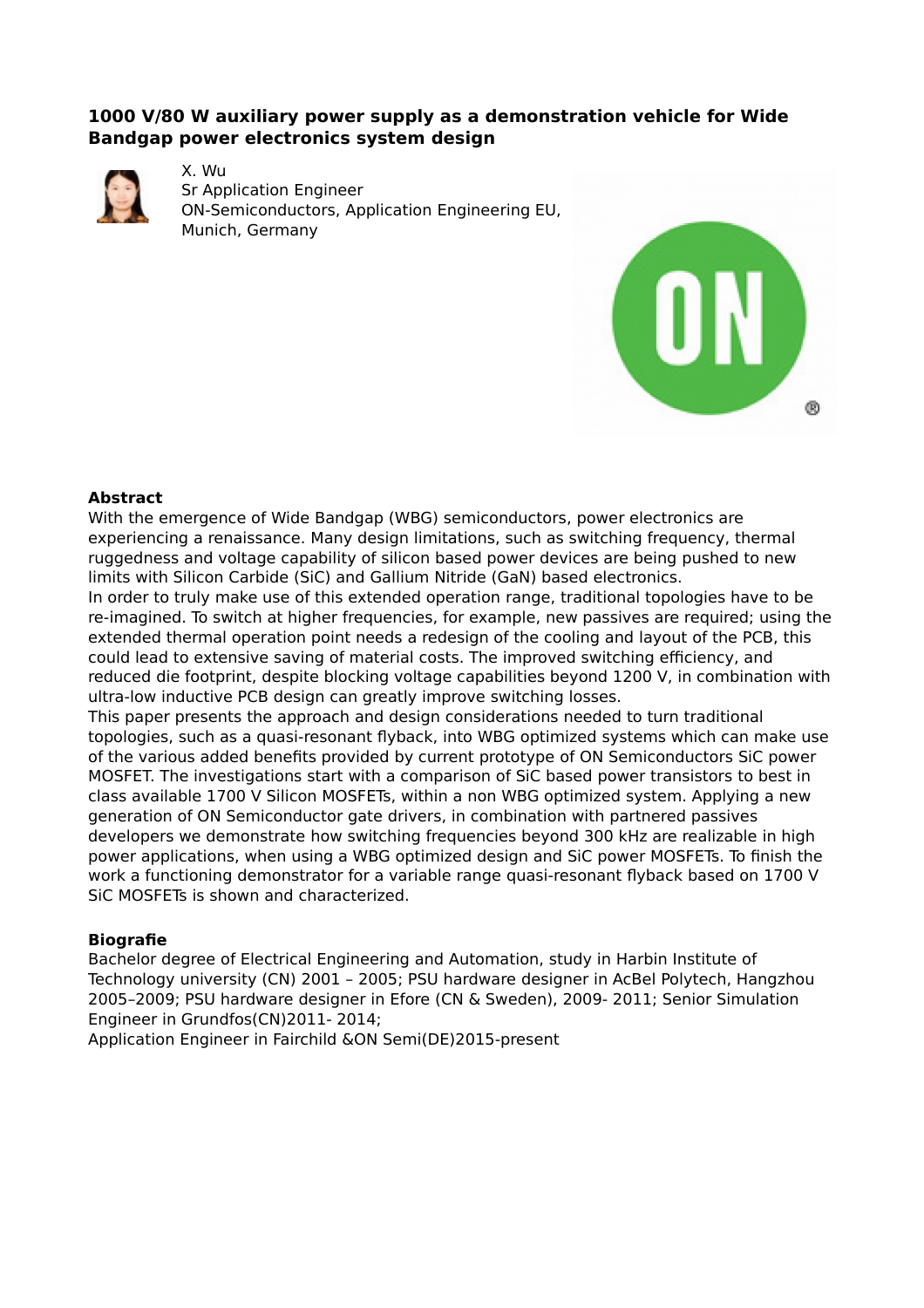# **Si vs SiC Power modules in HEV intergration: a cost analysis**



E. Barbarini Senior Cost Engineer System Plus Consulting, Nantes, France



### **Abstract**

When converting an existing petrol vehicle to a hybrid version, the available space in the engine compartment is often so limited that it is difficult to accommodate a PCU. Thus it is necessary that the PCU has a higher power density and a smaller size. To achieve both of these targets, manufacturers have developed different solution for the powers modules of the PCU. Some innovations are on the die point of view such as redesign IGBT structure to decrease the die size (Infineon) and others are on packaging, like eliminates the wire bonding and uses a double-side cooling structure.

These innovations lead to a redesign of the breakdown cost of the modules. The cost of Silicon devices is continuously decreasing until it will reach its lower limit while the new innovations in terms of packaging materials and method shows an increase of the cost of backend.

At the same time, the introduction of WBG materials, such as SiC, offers the possibility to decrease die size while increasing the power density and this is effective for PCU downsizing. However, the new wide-band gap devices still present some technical and economical limitations. The higher breakdown field strength of SiC places greater demands on the package insulation system and the market size of wide band-gap power device is still quite small because of the device cost.

The objective of the presentation is to define which are the cost drivers of the new technologies in Hybrid Electric Vehicles and understand if on the long term SiC devices will substitute Si devices for technical and economic reasons.

Different devices have been opened and analyzed to understand the technology innovations applied in HEV PCU's inverters and IGBT power modules and a breakdown cost analysis of the manufacturing process has been developed.

Finally, a study of the economic impact of replacement of IGBT with SiC devices in the most innovative automotive PCU's inverter has been performed.

### **Biografie**

After a bachelor's degree in Electronic Engineer from Politecnico di Torino, Elena obtained a master's degree in Nanotechnologies for the ICT and a PhD in Electronic Devices at Vishay Semiconductors.

After different experience in research and manufacturing of electronics components, she is actually Activity Leader for Power Electronics and Semiconductor Compounds at System Plus Consulting where she is managing and developing costing models and analyses of power devices.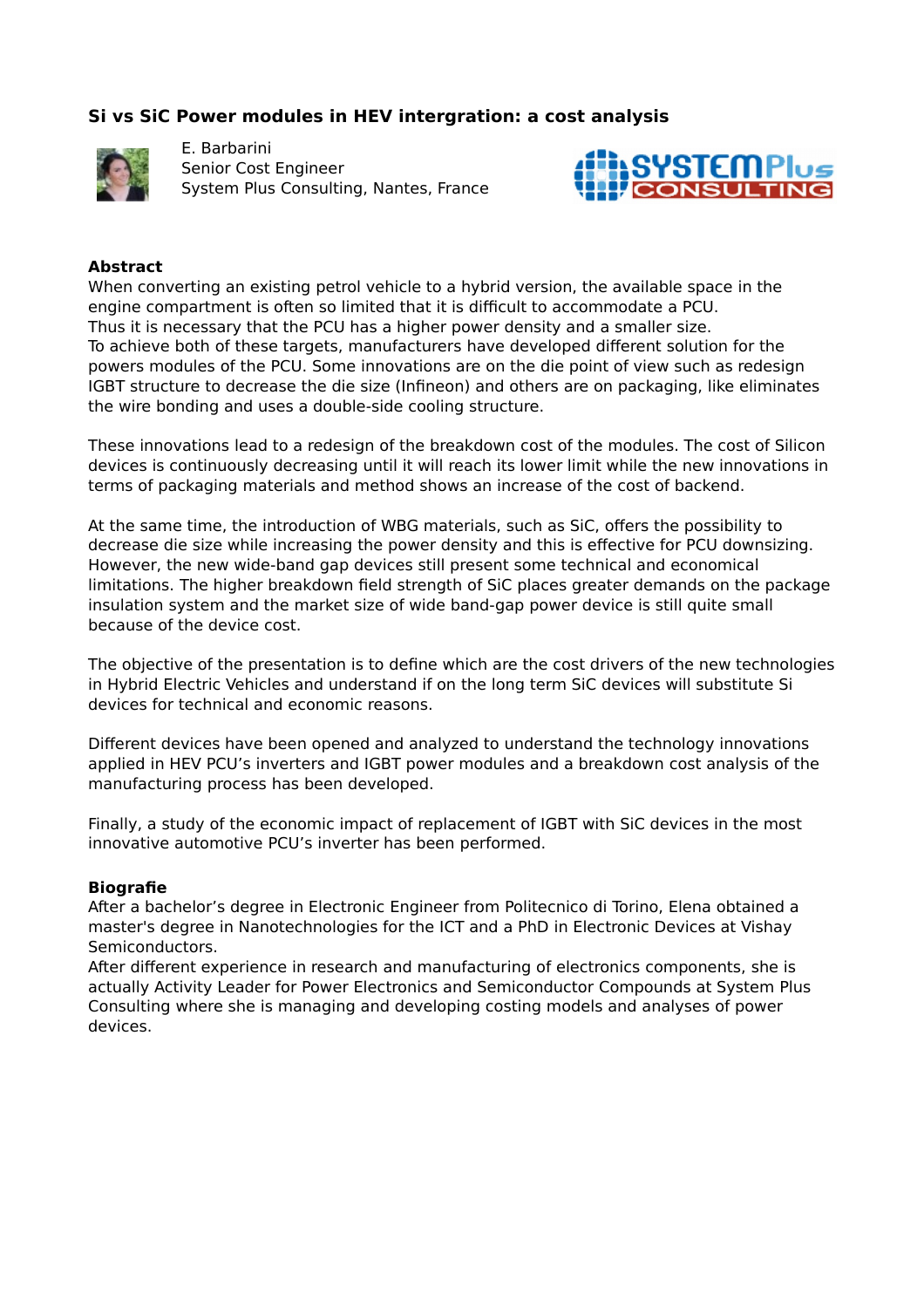# **200mm/8-inch GaN-on-Si CMOS compatible manufacturing technology**



D. Marcon Business Development Manager imec, Leuven, Belgium



### **Abstract**

Wideband gap technologies (SiC and GaN) are the most promising candidates for performance beyond the Si limits. In particular, GaN combines high performance with a low cost technology thanks to the fact that GaN can be grown on 200 mm/8-inch cheap Si(111) substrates (GaN-on-Si) that can be processed in a high productivity CMOS fab. Imec is world-first to show a normally-off/enhancement mode (e-mode) device technology on 200mm/8-inch GaN-on-Si wafers, which simultaneously achieves a very low dynamic Ron dispersion (below 20%) and state-of-the-art performance and reproducibility. This technology is ready for prototyping, customized low-volume production and technology transfer.

In this talk, we analyze the challenges related to the manufacturing of 200 mm/8-inch GaN-on-Si wafers in a CMOS fab. Firstly, we describe the inherent challenges related to the growth of GaN layers on Si substrates and show our latest results on GaN-based epi-buffers. Secondly, we discuss and show our latest results of imec's 200mm/8-inch GaN-on-Si e-mode device technology for 200V and 650V power switching applications.

### **Biografie**

Denis Marcon received a M.S. degree from the University of Padova in 2006. Subsequently, he received the degree of Doctor in Engineering (Ph. D.) from the Catholic University of Leuven and imec with the thesis entitled "Reliability study of power gallium nitride based transistors" in 2011.He is leading author or co-author of more than 50 journal papers or conference contributions.

Currently, he is in imec, Belgium and he is directly responsible for the partnerships with imec in the field of GaN power electronics and on dedicated development projects of Si-based device and sensors.



T. NEYER R&D Management On-Semiconductor SiC Development, R&D, Munich, Germany



### **Biography**

Dr. Thomas Neyer has received his PhD from University of Technology in Vienna and Cambridge University in 1995. He joined Siemens HL to work on mixed signal Product design and Test. Over the years Dr. Neyer transitioned to high-voltage Technologies at Siemens and Infineon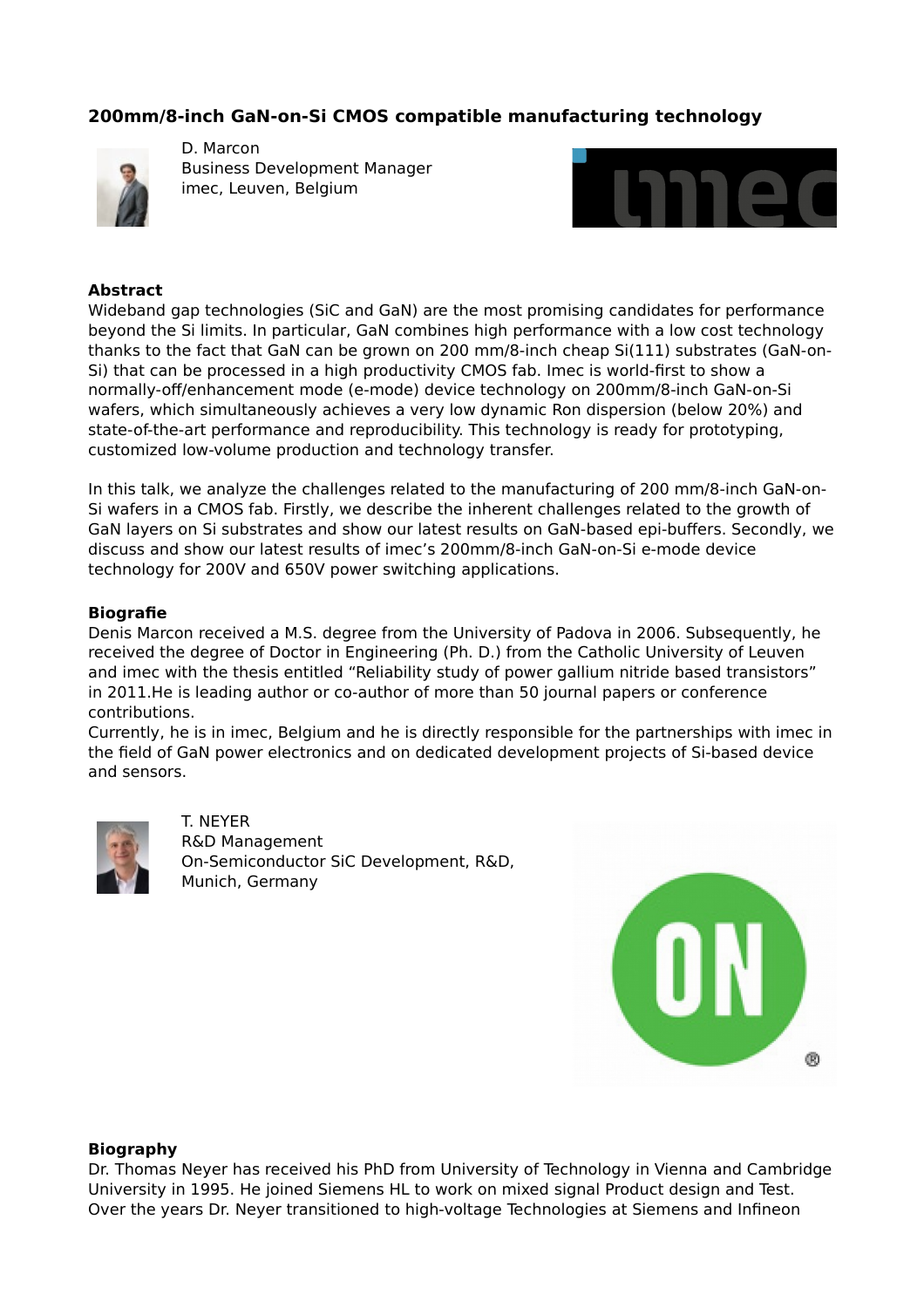Technologies and in 2003 he was entrusted to setup Technology Centers of Competence in Malaysia and China. During the PowerFab start and ramp-up in Kulim, Malaysia in 2005, Dr Neyer was building and leading the Fab engineering and manufacturing teams. Subsequently he was appointed as EVP for R&D and Fab Operation of Grace Semiconductors in Shanghai, China - an advanced Foundry for differentiated, analog Technologies.

In 2011, Fairchild Semiconductor founded a R&D center for High Voltage Technologies in Munich and assigned Dr Neyer to spearhead the effort and coordinate all related Silicon and SiC HV development activities covering device design, modeling, application testing and High Power package development. in 2016 ON-Semiconductor bought Fairchild and confirmed Dr. Neyer as the world-wide leader of its SiC development program.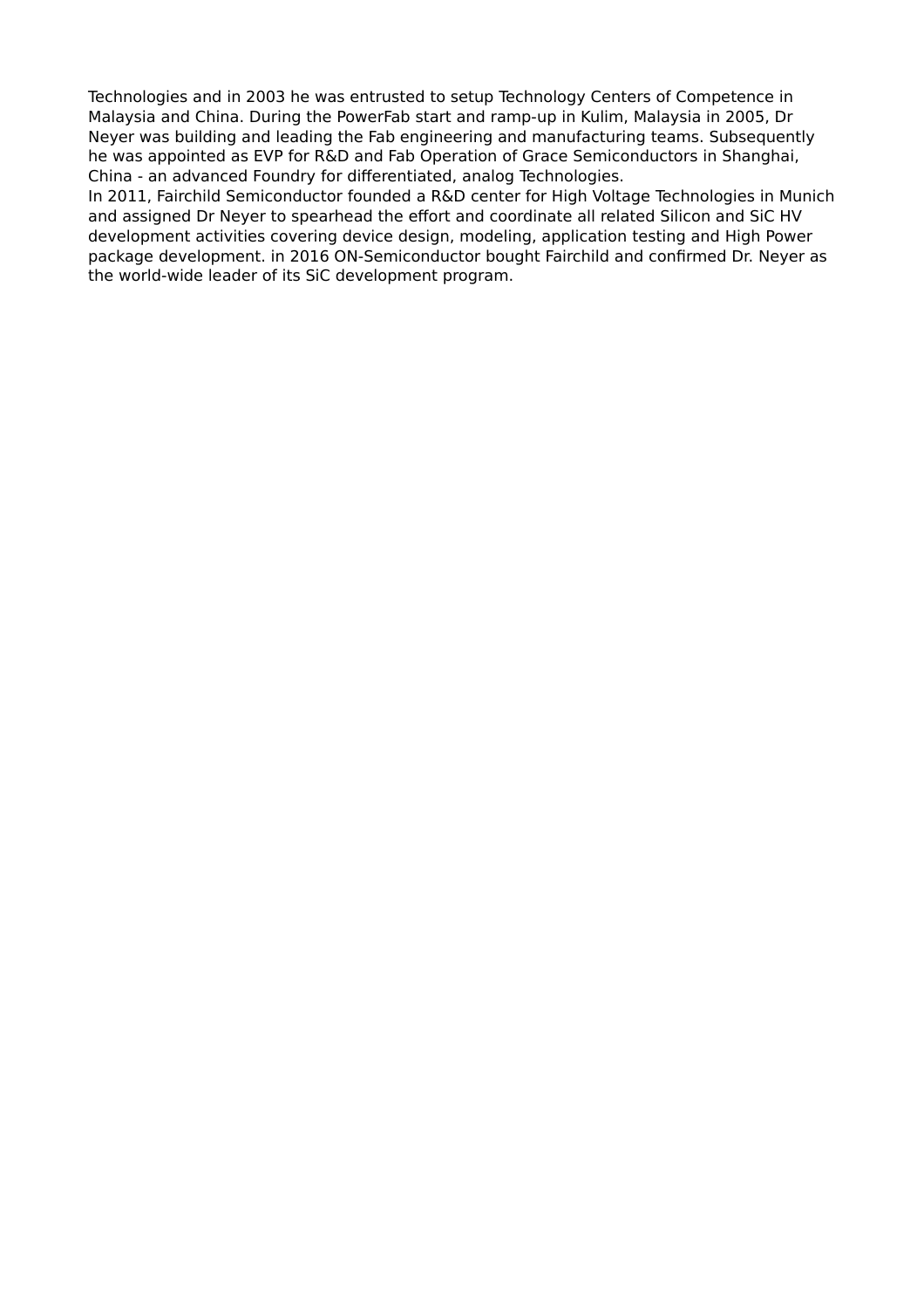# **Silicon and Wide bandgap devices in power electronics**



F. Udrea Professor

Cambridge University, Engineering, Cambridge, United Kingdom



## **Abstract**

The view that Silicon will be replaced by wide bandgap materials such as Silicon Carbide and Gallium Nitride is gradually giving way to the idea that Wide bandgap materials will in fact coexist with silicon to address a growing market in power electronics with increasingly more demanding requirements.

Silicon will remain the main material in power electronics for a long time to come. Its strength is not in performance, but in reliability, diversity, cost and smartness. The high end and specific niche markets will however embrace GaN and SiC. GaN is likely to create a larger impact in the lower power range with voltages up to 1.2 kV, while SiC will address the higher voltages (above 1.2 kV) and higher power levels. On paper Diamond is better than any other materials for power electronics and will have its chance in the future provided that there is enough investment from public funds. Its struggle now is to deal with the cost, wafer availability and availability and the lack of shallow dopants.

This presentation will address the strengths and weaknesses of the different materials and technologies and present a view of how this material will play in the power device field in the future

## **Biografie**

Florin Udrea is a professor in semiconductor engineering and head of the High Voltage Microelectronics and Sensors Laboratory at University of Cambridge. He received his PhD degree in power devices from the University of Cambridge, Cambridge, UK, in 1995. Prof. Udrea has published over 450 papers in journals and international conferences. He is the inventor of over 100 patents and co-funded 5 companies, three in power devices and two in sensors. Two have been among the most successful trade exists as Cambridge University spin-offs. For his 'outstanding personal contribution to British Engineering' he has been awarded the Silver Medal from the Royal Academy of Engineering. In 2015 Prof. Florin Udrea was elected a Fellow of Royal Academy of Engineering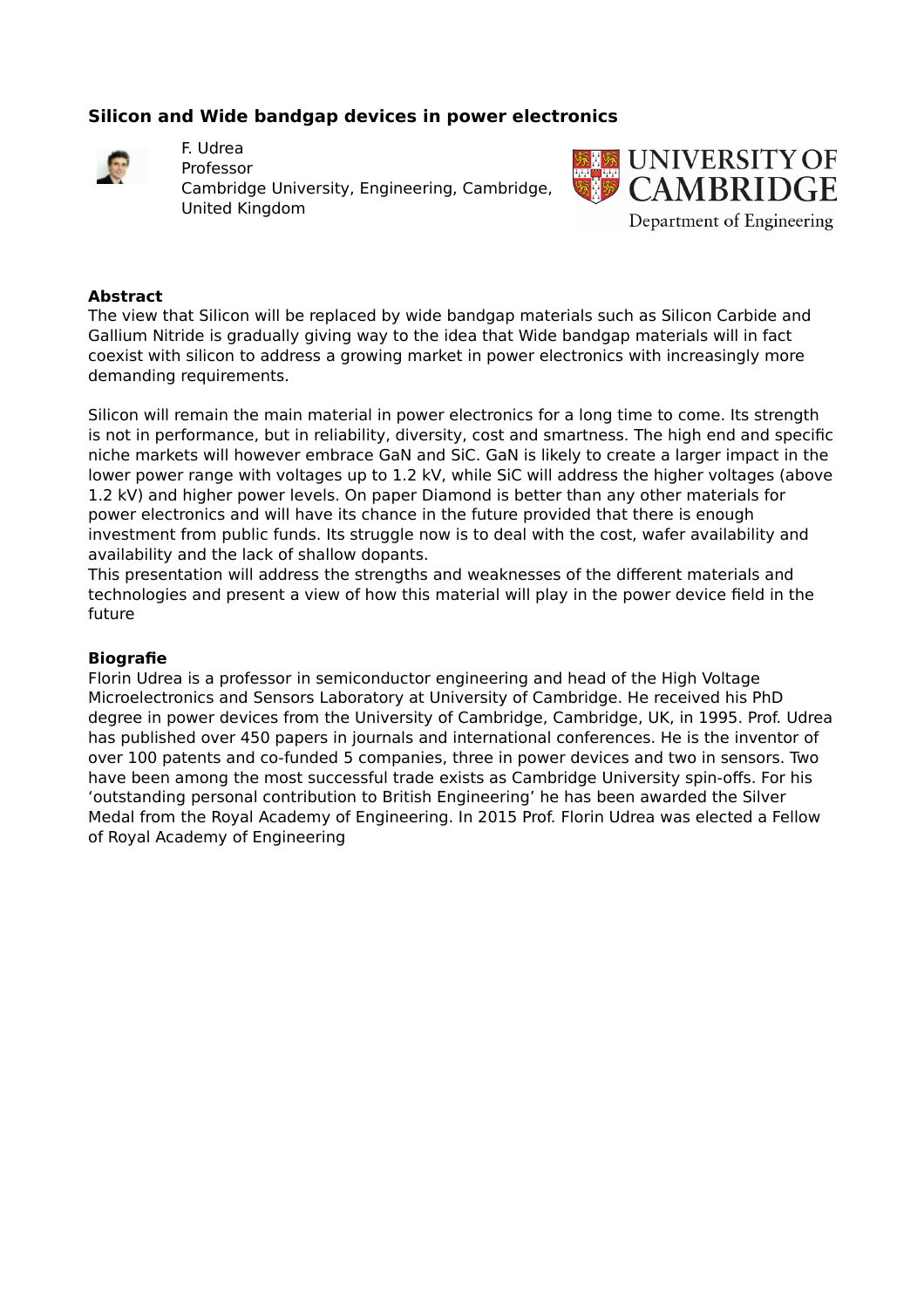# **Silicon Carbide Power devices as enabler for highest power density and efficiency**



P. Friedrichs Senior Director SiC Infineon Technologies AG, IFAG IPC T, Erlangen, Germany



## **Abstract**

At all recent power semiconductor fairs and conferences the importance of SiC devices as enabling components for new levels of performance in power circuits was more than evident. Considering the commonly accepted cycles in the adoption of new technologies it is visible that after the success of the diode technology meanwhile also the MOSFETs are on the threshold of the hockey stick in adoption. The contribution will discuss the design challenge for SiC MOSFETs and how a device can be operated in order to fulfill the expectations regarding performance and robustness. Special focus will be put onto the question how to build a bridge from the today IGBT dominated world towards unipolar MOSFET based devices. Furthermore, it will be sketched which additional aspects beside the pure availability of a chip technology will be mandatory for a successful Adoption in power electronics applications. Finally, concrete examples will be presented how a new and significantly more expensive technology can bring added value to the user and the community striving for energy saving and low emission levels. A critical assessment will be made for both, automotive and industrial applications.

### **Biografie**

Dr. Peter Friedrichs was born in 1968 in Aschersleben, Germany. After achieving his Dipl.-Ing. in microelectronics from the Technical University of Bratislava in 1993, he started a Ph.D work at the Fraunhofer Institut FhG-IIS-B in Erlangen. In 1996 he joined the Corporate Research of the Siemens AG and was involved in the development of power switching devices on SiC, mainly power MOSFETs and vertical junction FETs. He holds more than 10 patents in the field of SiC power devices and technology and was an author or co-author of more than 50 scientific publications and conference contributions in this field.

Peter Friedrichs joined SiCED GmbH & Co. KG, a company being a joint venture of Siemens and Infineon and originated from the former Siemens research group, on March the 1st, 2000. Since July 2004 he was the managing director of SiCED, responsible for all technical issues. After the integration of SiCED's activities into Infineon he joined Infineon as Senior Director Silicon Carbide from April 1st, 2011.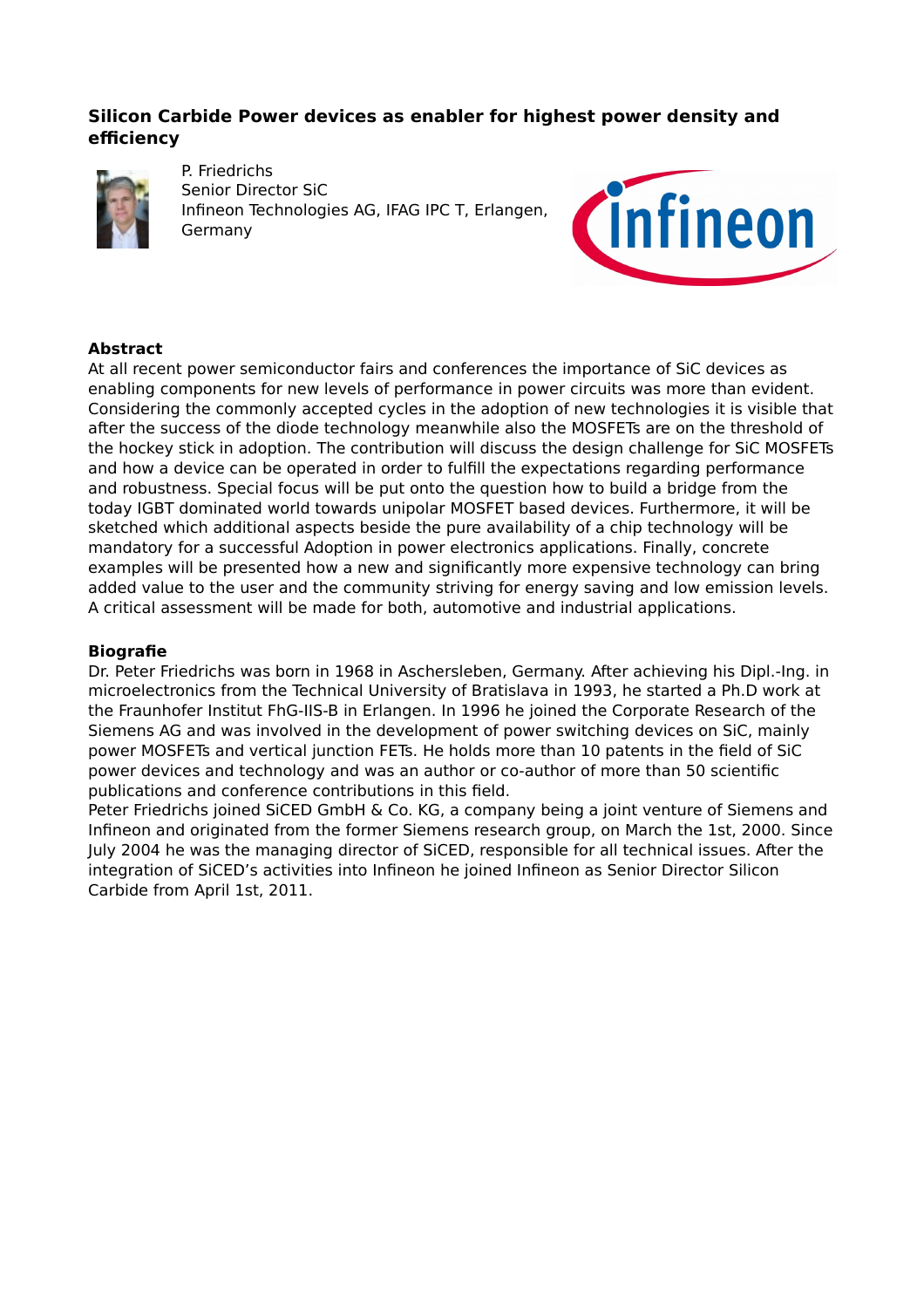# **Wide Bandgap Power Electronics: What Will it Take for Large Scale Adoption?**



D.A. Britz Business Development Manager Applied Materials, Office of the CTO, Santa Clara, United States



### **Abstract**

New materials frequently face "the chicken or the egg" problem. Until there is sufficient scale of a material's usage, there is little incentive for supply chain manufacturers to invest in unique process tools. Applied Materials will review our perspectives on barriers to adoption of wide bandgap materials for power electronics and what would be required for large scale adoption of these materials.

### **Biografie**

David Britz is a Business Development Manager at Applied Materials in the Office of the CTO. He has held various roles in the optics, and optoelectronics industry. David received an MBA from MIT Sloan and a D.Phil. in Materials from the University of Oxford.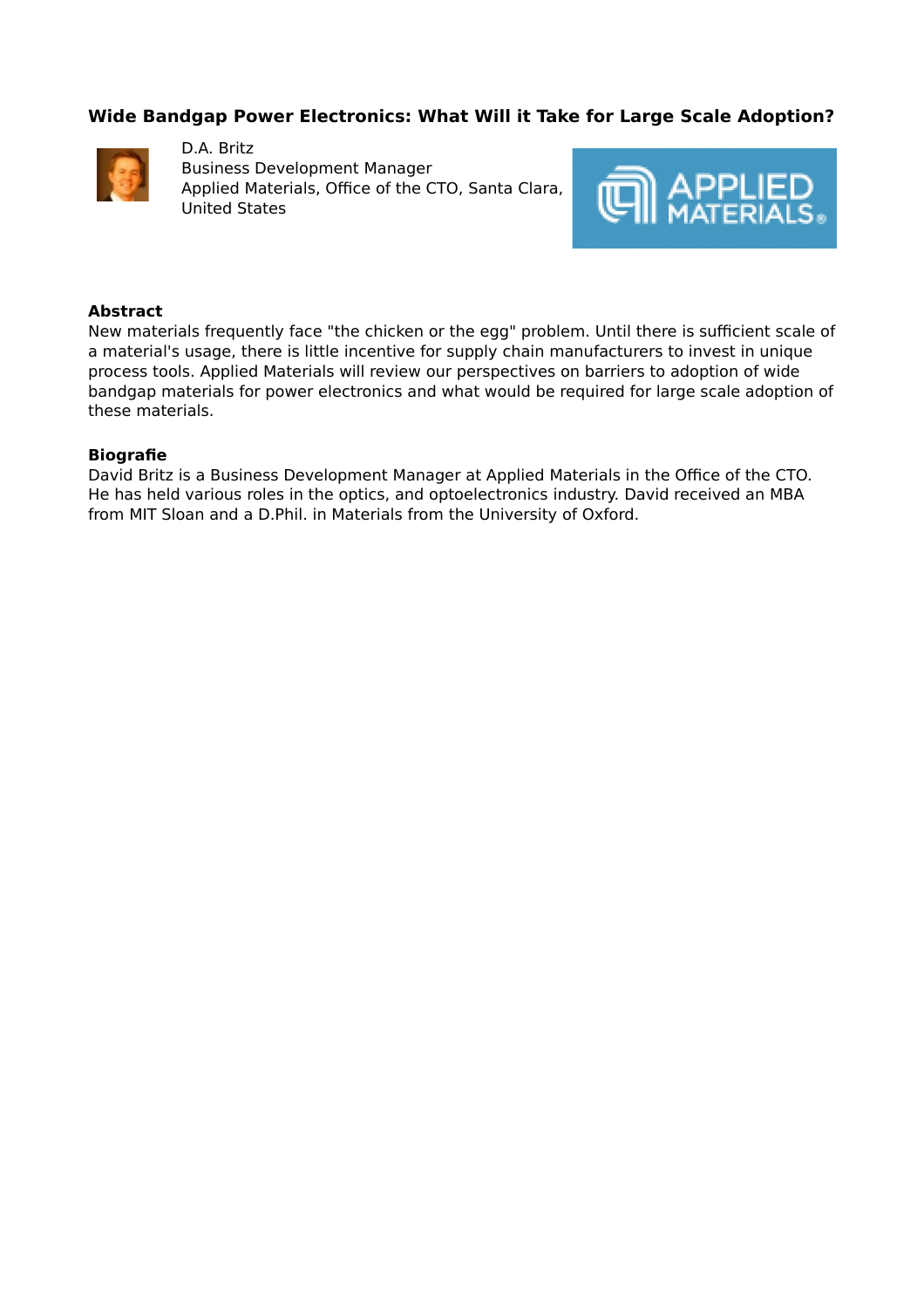## **Energy Filter for Ion Implantation - A Novel Production Technique for SiC-Power Device Technologies**



M. Rüb Head of Strategy and R&D mi2-factory GmbH, R&D, Jena, Germany



### **Abstract**

mi2-factory GmbH is a high-tech start-up company from Jena (Germany) which develops, distributes and applies a so-called "Energy Filter for Ion Implantation" (EFII). This innovative tool can be beneficially used for the doping of any semiconductor material. Customers use this novel technology as a process step in the production of Silicon Carbide (SiC) power devices. EFII is a major leverage to improve the cost performance of these devices. In today´s chip production the advantages of SiC cannot be fully exploited due to the large doping inhomogeneity (at least +/-20%) [1] of the epitaxially grown drift zone, which is the core element of any vertical SiC power device such as SiC Diodes or MOSFETs. A solution to this problem is found in EFII [1]. This technology is based on ion implantation in combination with a thin, micro-patterned Si membrane which gets inserted into the ion beam. The membrane serves as a filter that enables a highly precise depth-distribution of doping atoms with a very high homogeneity (+/-1%) over the wafer surface. Furthermore, EFII can be combined with masking which allows for trench-like doping structures in SiC and may enable a real SiCsuperjunction transistor. It is the only evident technology which is scalable to production volume for precise and flexible adjustment of the patterned or blanket drift-layer doping of SiC power devices. mi2-factory demonstrated the huge potential of this novel technology in a cooperation with an industrial partner in 2015 [2,3] and is now seeking to establish EFII in SiC power device production.

[1] Csato et al.: Energy filter for tailoring depth profiles in semiconductor doping application, Nucl. Instr. Meth. B (2015), Volume 365, Part A, 15 December 2015, Pages 182–186 [2] Rupp et al.: Alternative highly homogeneous drift layer doping for 650V SiC devices, ICSCRM 2015

[3] Rupp et al.: How to further improve the market penetration of SiC power devices?, ECSCRM 2016

### **Biografie**

since 2016 Co-founder of mi2-factory GmbH, Jena Head of Strategy and R&D

since 2008 Professor for Microtechnology at University of Applied Sciences Jena

1997-2008 Infineon Technologies Austria AG Power Device Technology Development

1997 PhD. from Friedrich-Schiller University, Jena

1993 Physics Diploma degree from Friedrich-Alexander-University Erlangen- Nuremberg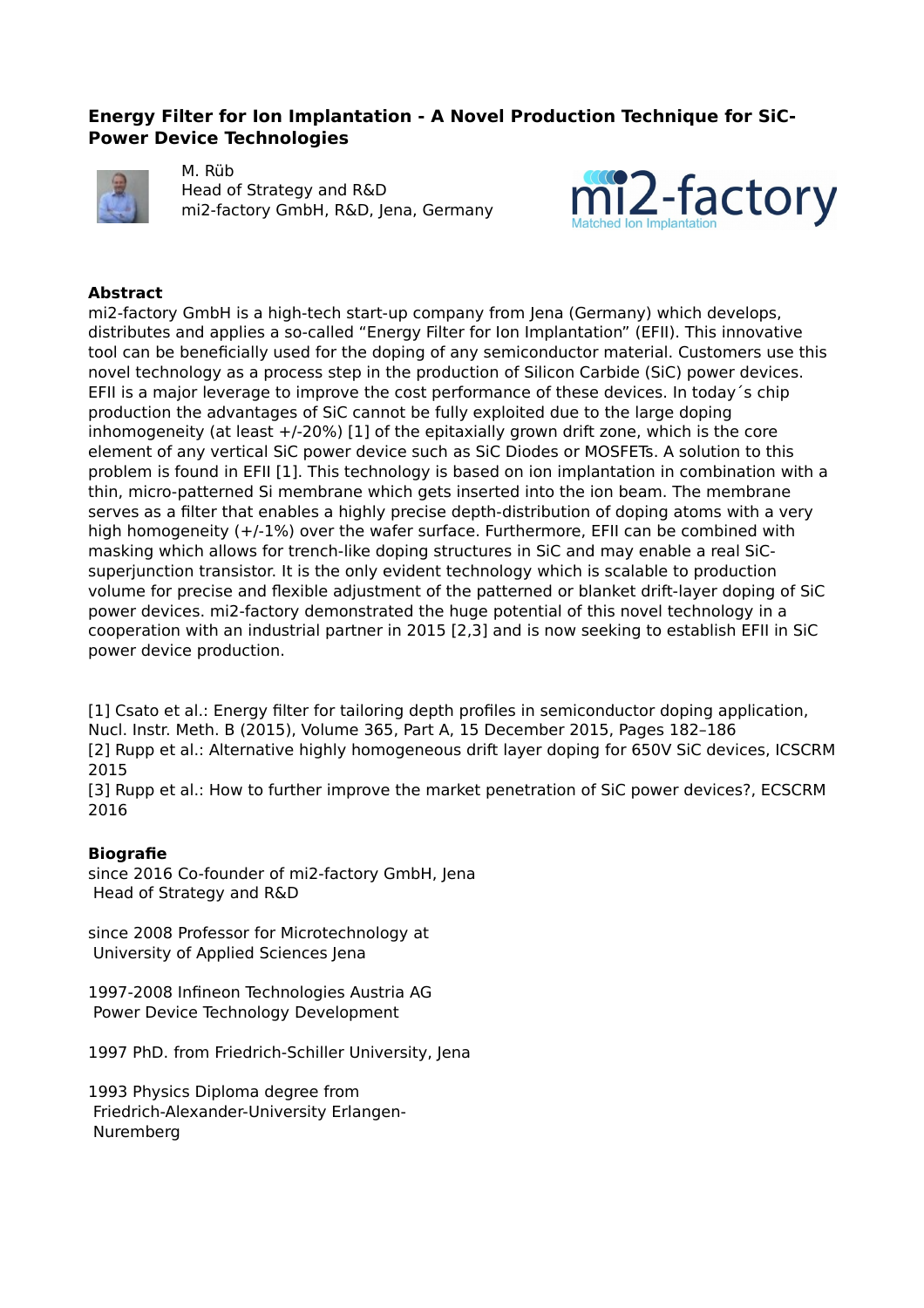# **GaN High Electron Mobility Transistor (HEMT) defect inspection by high resolution quantitative cathodoluminescence**



S. Sonderegger CEO Attolight AG, Lausanne, Switzerland



## **Abstract**

Gallium nitride based high-electron mobility transistors (HEMTs) face an increasing demand for various applications such as cellular base stations, Lidar, wireless charging and the power supply segment. Gallium nitride has a number of advantages over Silicon such as a wide direct bandgap of 3.49eV, a break down field ten times larger than that of Silicon and a good electron mobility in bulk and heterostructures. These attributes make GaN and related alloys a compelling material for HEMTs.

Nevertheless, integrating GaN based semiconductors on a silicon platform remains challenging due to a large lattice mismatch between GaN and Silicon. This mismatch yields to a high density of defects propagating through numerous layers of the device. These defects need to be analysed and understood during the research and development phase and need to be monitored and controlled during ramp up and production.

We use quantitative cathodoluminescence to analyse a cross-section of a GaN-based HEMT. High spatial resolution spectroscopic information might be acquired by exploiting cathodoluminescence combined SEM. CL provides information about the electronic bandgap, variation of local concentrations of elements, strain and defect states in semiconductor heterostructures and insulators at the nanometer scale.

We gain a direct insight into the presence of defects within the insulating C-doped GaN layer, and the homogeneity of thin AlGaN layers of varying Al content, emitting CL signal in the deep UV range. CL imaging clearly highlights the presence of defects across the insulating C-GaN, as well as highly localized CL emission from AlGaN layers. Further spectral processing allows characterization of local strain between layers with varied Al stoichiometry, determination of bandgap evolution, as well as characterization of Al content in each layer within 1% precision.

### **Biografie**

Samuel studied at EPFL (Swiss Federal Institute of Technology, Lausanne) and Ecole Normale Supérieure de Lyon (France) and obtained a MS of Physics from EPFL. His master thesis on the optical properties of semiconductors was conducted at the Ioffe Physico-Technical Institute (Russia). During his PhD at EPFL, he further developed Attolight's ultrafast cathodoluminescence technology and used this technique to advance the understanding of optical properties of nitride based semiconductors. Samuel decided to jump into the entrepreneurial world after his PhD thesis and co-founded Attolight with Jean Berney. Since then he has headed the business development of the company with a strong focus on developing industrial applications of cathodoluminescence.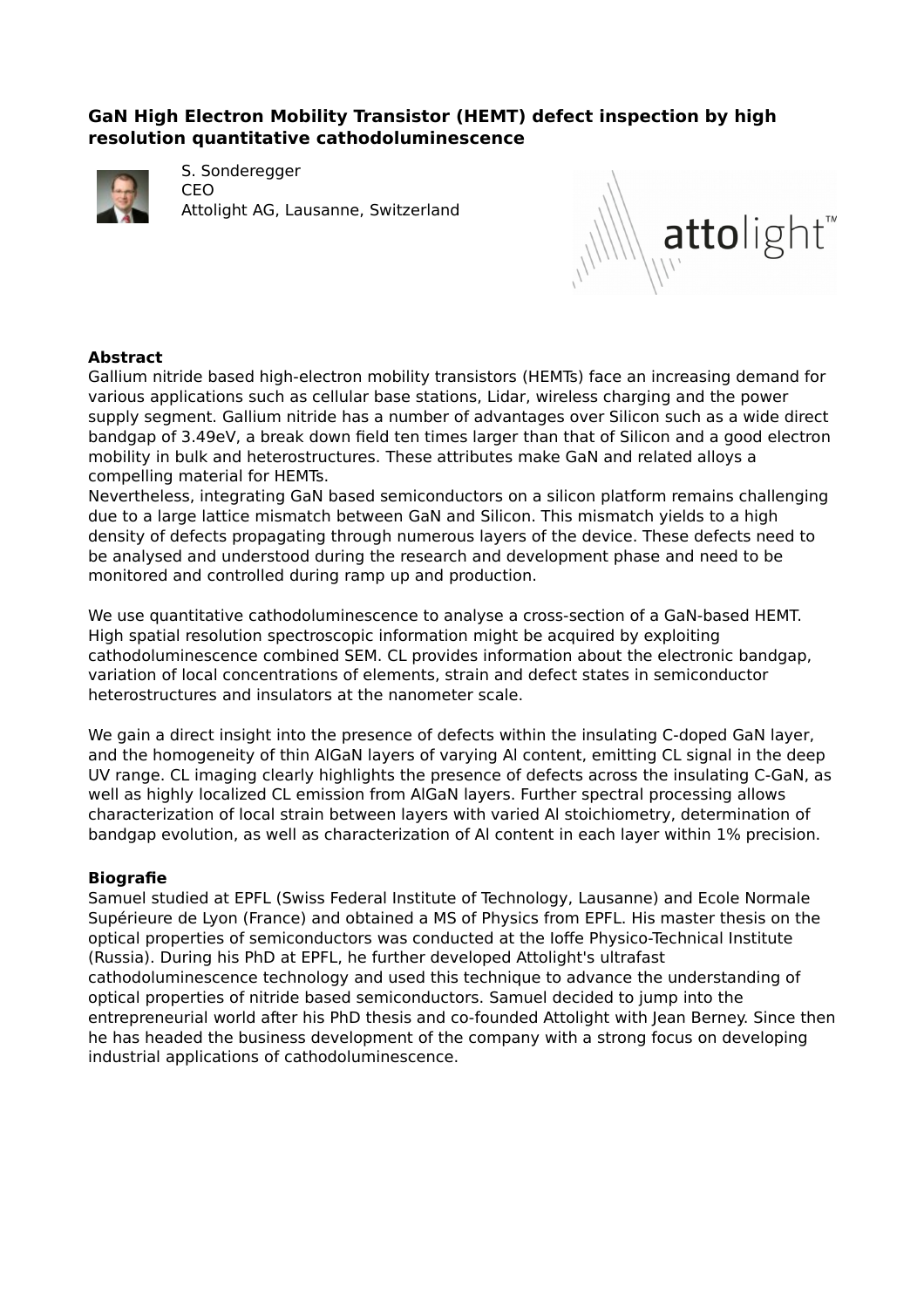# **Advanced Cu Plating Technology for High Performance Power Devices**



K. Suguro Project Manager and Chief Reasearch Scientist for Advanced Process Development Toshiba Corporation, Ishikawa, Japan



### **Abstract**

The strong requirements for advanced power devices are lower ON resistance (RON) and more reliability for Ids-Vds characteristics as compared with current power devices. Cu metallization can satisfy both requirements due to lower electric resistivity, higher thermal conductivity and higher yield strength.

In order to obtain better power device performance, it is necessary to plate 10-50 micron on semiconductor substrates. Among Cu film formation methods, newly developed Cu plating is most promising due to lower process cost and higher productivity in mass production. Cu films of 10 micron to 50 micron in thickness can reduce 15% to 40% of the temperature rise of transisters at the timing of high electric current is passed in power devices. However, thicker Cu films cause larger wafer warpage. Therefore, Cu film stress is required to be reduced while keeping lower resistivity of the Cu film. In our study the Cu film stress was successfully reduced to 10MPa or below. Double side Cu plating is more effective to minimize the Si wafer warpage and very thin Si membrane wafer can be successfully metallized with Cu films by controlling Cu thicknesses of frontside and backside by using simultaneously plating (multiplating Cu). In this paper a new Cu plating process and the advantage of Cu plating for power devices are discussed.

### **Biografie**

Dr. Kyoichi Suguro, Chief Research Scientist and Project Leader, Advanced Discrete Development Center, Toshiba Corporation Storage and Electronic Devices Solutions Company, Japan



J. Mai Managing Director JEM Europe, Montbonnot, France



### **Biography**

Joe Mai is managing director of JEM Europe, a global leader in wafer-probing technologies. He has been with JEM for over 20 years, playing both technical and business-development roles in the US, Europe and Asia. For more than two decades, he has worked closely with customers around the world to improve their test capabilities and to develop JEM's technologies.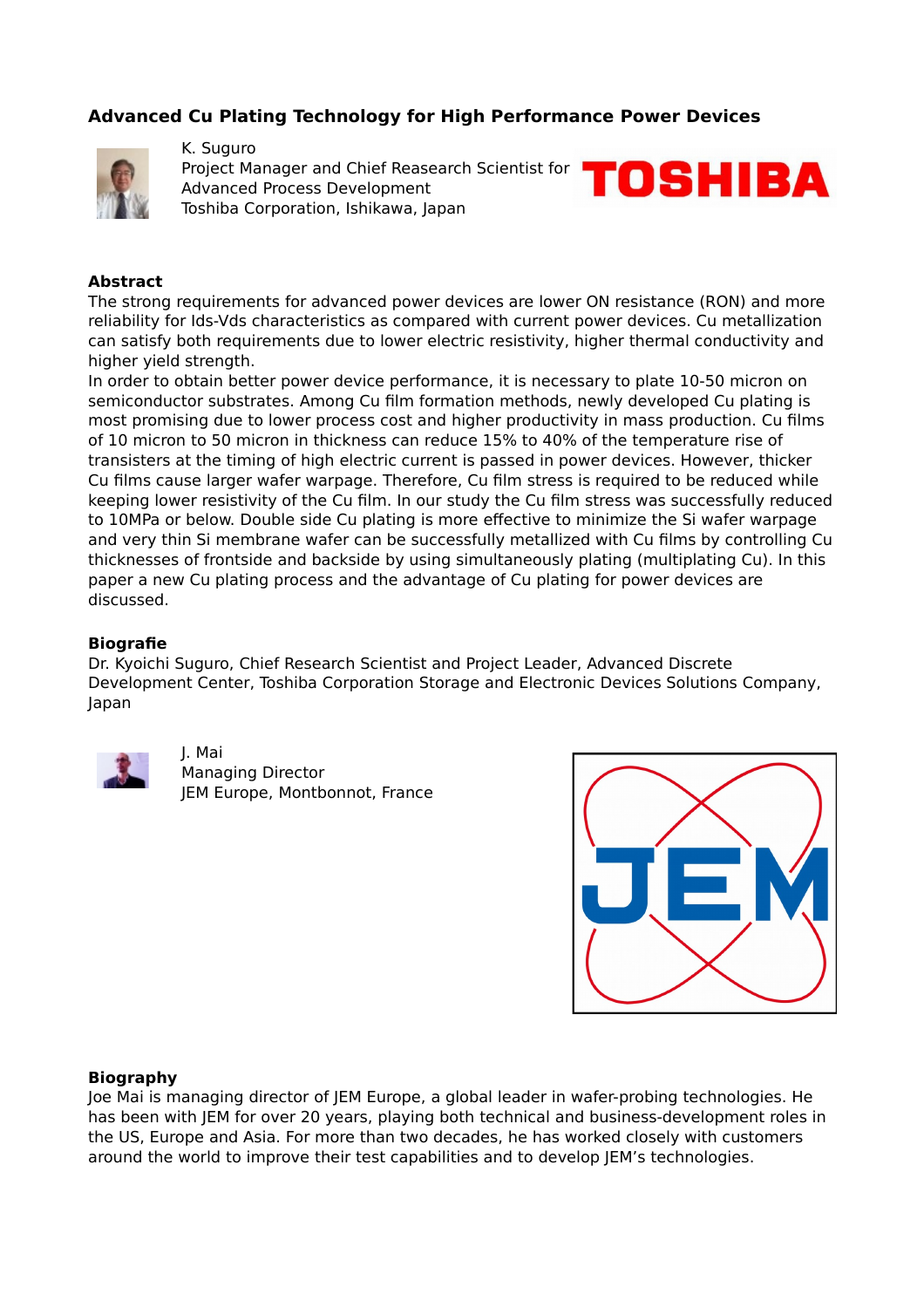# **Wide Bandgap Materials Parametric Test Challenges**



C.S. Wilson Business Manager Keysight Technologies, Marketing, Edinburgh, United Kingdom



### **Abstract**

Wide Bandgap Materials Parametric Test Challenges

Stewart Wilson, EMEAI Business Manager at Keysight Technologies

### ABSTRACT:

The adoption of new wide bandgap materials such as GaN and SiC has resulted in new Parametric, (Electrical) Test challenges in both device measurement and modelling. These new materials devices are now being manufactured in ever increasing volumes and are quickly becoming mainstream.

This paper discusses how Keysight Technologies extended the measurement range of a standard 4080 series Parametric Test system to 3kV. It considers several of the key challenges which include: operator safety, test system security, probe card design and prober safety and chuck requirements.

### **Biografie**

Dr Charles Stewart Wilson Biography

Stewart Wilson is currently the European Business Manager for Keysight Technologies range of Parametric Test Equipment.

He holds both BSc and PhD degrees in Electronics and Electrical Engineering from the University of Glasgow, Scotland (UK).

Dr Wilson has worked in the field of Semiconductors since 1979. During this time he has worked for several semiconductor manufacturers including Motorola and National Semiconductor. In addition he has worked for Semiconductor equipment manufacturers / suppliers; Eaton Corporation and Hewlett Packard / Agilent Technologies / Keysight Technologies in both Europe and the United States.

Dr Wilson has been employed by Hewlett Packard / Agilent Technologies / Keysight Technologies since 1985 and has held a number of sales and marketing positions. He is currently the European Business Manager for Keysight Technologies range of Parametric Test Equipment.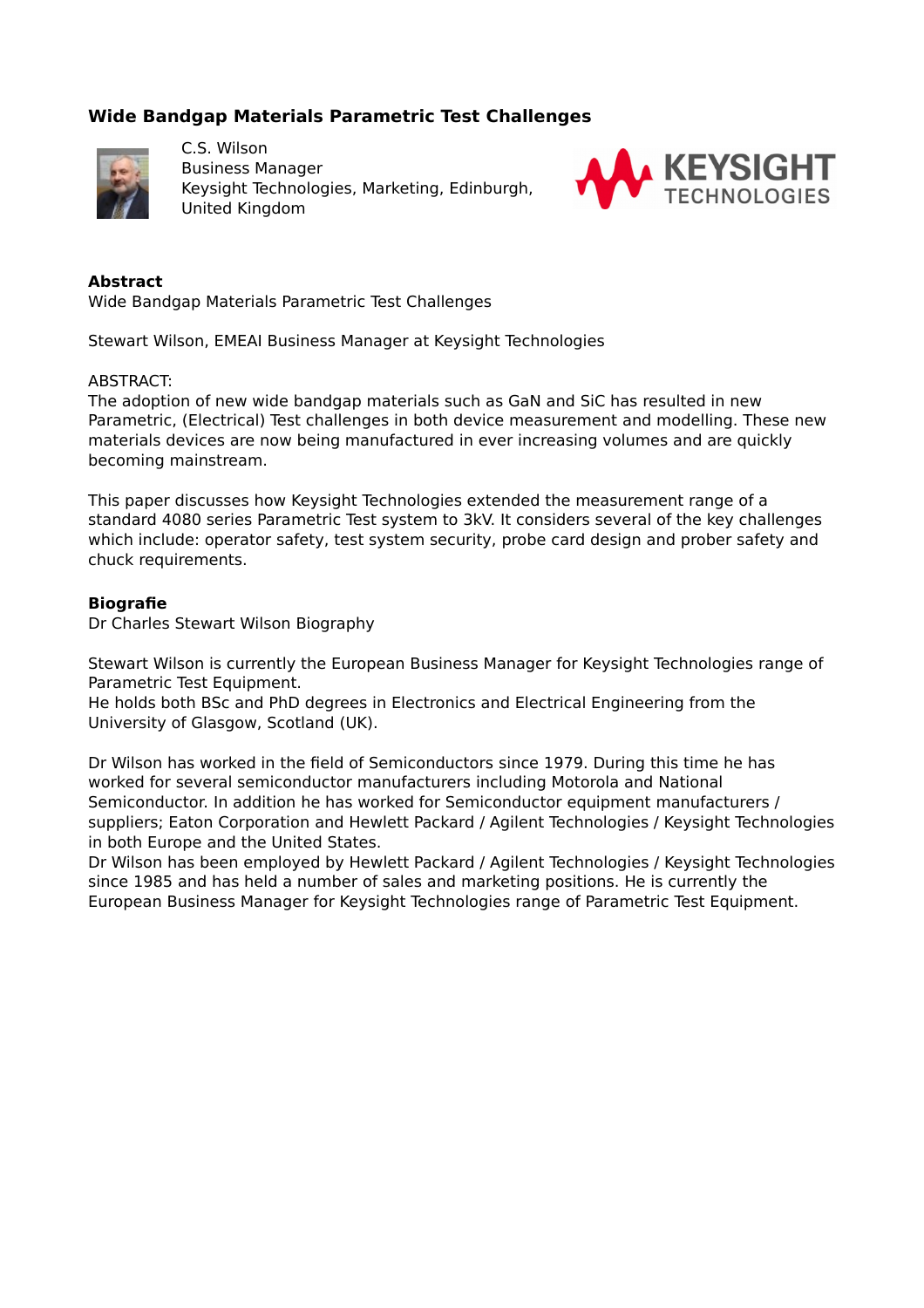# **Addressing challenges testing complex power analog semiconductors**



T. Dirscherl Product Manager Power and Analog Advantest Europe GmbH, Amerang, Germany



### **Abstract**

Innovation and permanent cost reduction measures are driving steady rising semiconductor content.

At the same time the pin count stays almost constant and therefore drives the need for complex device I/O structures. Various test requirements from analog/power to digital are observed behind such pins which drive the demand for a flexible ATE resource.

High power devices require a careful thermal management to achieve a high measurement stability.

An exact defined and repeatable energy delivery of the ATE High Power VI Sources to the DUT is essential. In addition, the power IC market presumes a significant higher mix of devices compared to prevailing digital centric segments. To test such a diversity of products a universal test system architecture is of benefit.

A major contributor for saving test cost is to increase the number of test sites. As a consequence, there is a need for additional load board circuitry. Moreover, complex power multiplexing schemes are getting introduced due to resource sharing. With rising site counts a high multisite efficiency (MSE) becomes a key element for throughput optimization. A method to increase ATE efficiency is the parallel execution of test sequences on the ATE hardware, rather than constant interaction between the instrumentation and a workstation CPU.

The solution for above challenges is addressed by a universal ATE pin architecture with synchronized pattern based execution for maximum throughput and repeatable setups and measurements.

Powerful software tooling supports the capability of complex routing and multiplexing schemes which are seamless integrated into the main test flow.

### **Biografie**

Toni Dirscherl holds a degree as Electronic Engineer from the University of Applied Science in Munich, Germany and joined SZ Testsysteme as Development Engineer for Analog DSP frontends in 1997. After serving 3 years as Senior Application Engineer for SZ Inc and Credence

in San Jose/California from 2001 to 2003, Toni Dirscherl took over the position as Product Marketing Engineer for Credence-SZ GmbH. Since the acquisition of Credence-SZ by Advantest Europe in 2008, Toni Dirscherl acts as the Product Manager for Advantest's Analog and Power Solutions. He has published numerous articles.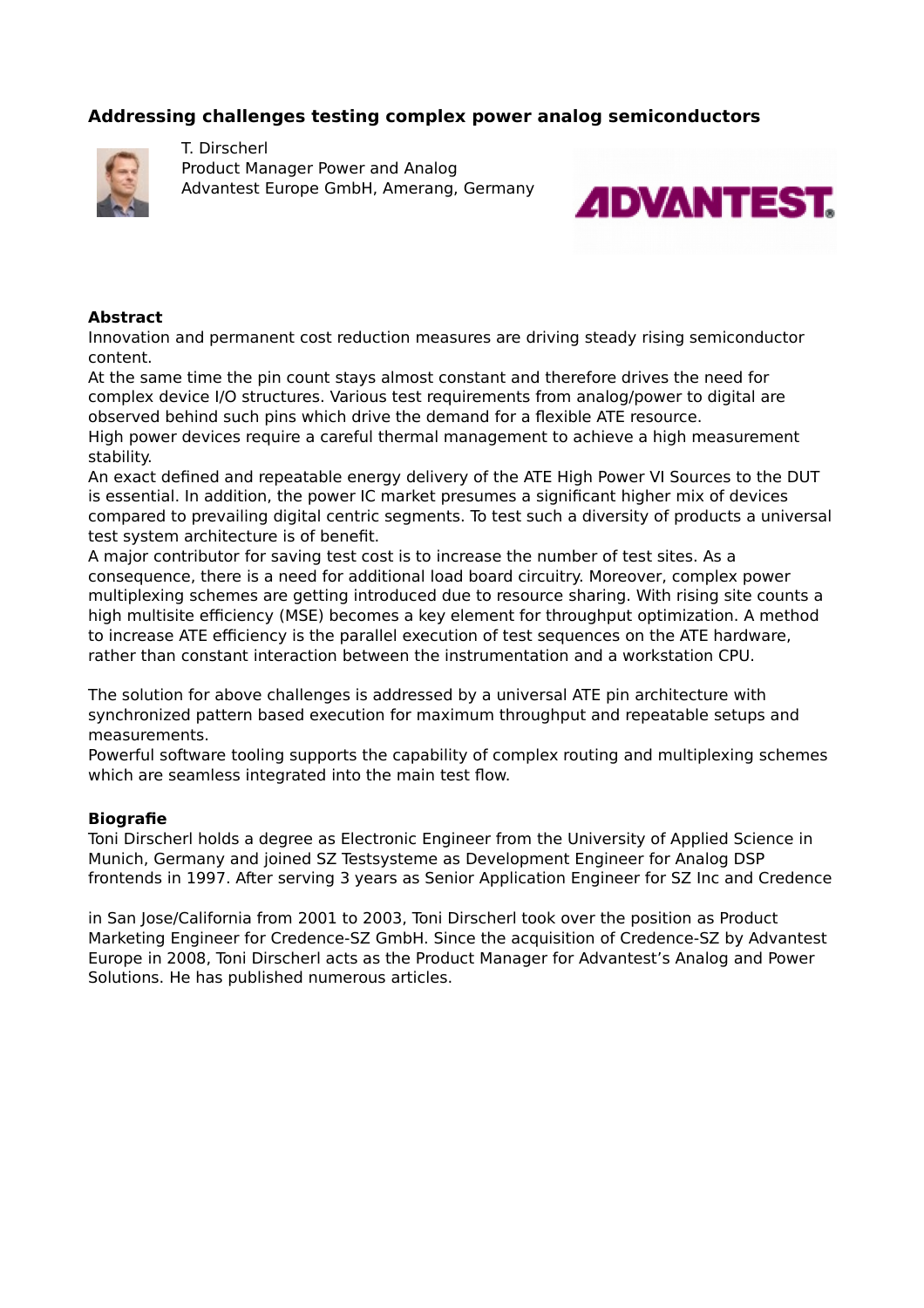# **Contact resistance in pulse conditions**



F. Barbon Development Engineer Infineon Technologies AG, Neubiberg, Germany



## **Abstract**

The contact resistance tool (CRes) is a laboratory instrument internally developed used for the measurement of the contact resistance which occurs between the probe contact needle, and the contact surface of the device under test. This parameter is very important and has a big impact on semiconductor test yield, because it influences the signal integrity.

The instrument received a hardware upgraded, with a new generator which delivers controlled higher current impulses.

The evaluation of the contact resistance with high current impulses will enable to evaluate the current carrying capability (CCC) on various combination of needles vs pads material, under real-life needle operative conditions.

The new tool and some initial results will be presented.

### **Biografie**

Francesco Barbon in 2011 obtained his Master of Science in Telecommunications at the Department for Electronics and Informatics of the "Università degli Studi di Padova". In 2014, he terminates his contact as Researcher at the Institute for Electronics Engineering of the University Erlangen-Nuremberg, developing new power detector concept for Six-Port interferometers.

At present, he is working at Infineon AG as Development Engineer in the field Test, Technology, and Innovation. His focus is description, verification, and qualification of Probecards used in production for mixed, and analog signals in microwave region.



C. Melvin Global Product Manager, Semiconductor Advanced Packaging Atotech Deutschland GmbH, Berlin, Germany



### **Biography**

Cassandra Melvin received her BS in Business Management and Neuropsychology at Rensselaer Polytechnic Institute and is Global Product Manager for Advanced Packaging at Atotech Deutschland GmbH. She is responsible for a rather extensive product portfolio that includes processes for both electrolytic and electroless plating of copper, nickel, tin, palladium, gold,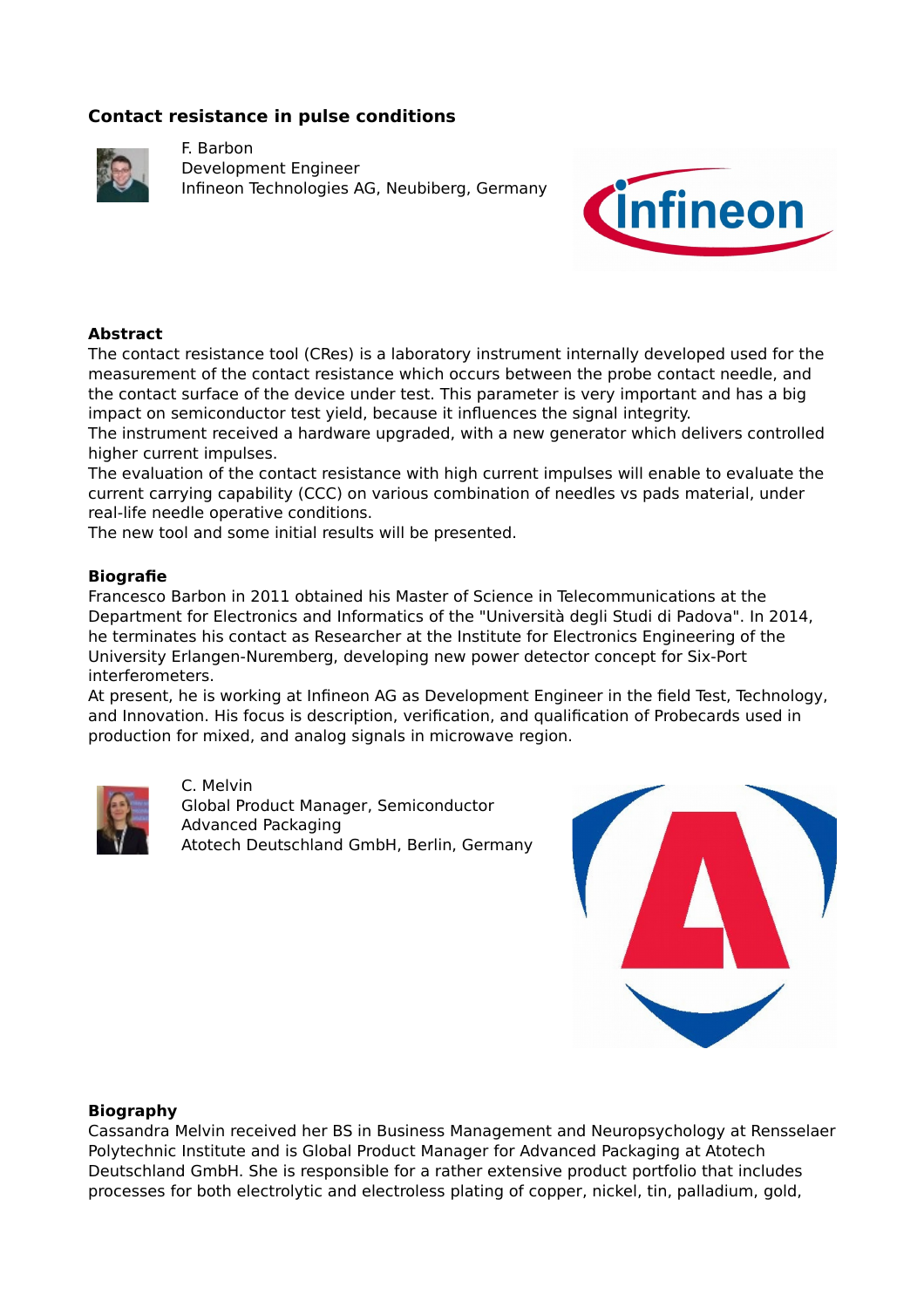and indium in advanced packaging applications.

Prior to joining the Atotech team, she held the position of Business Manager at the SUNY Polytechnic Institute (formerly the College of Nanoscale Science and Engineering) focusing on Technical Programs for semiconductor chemistry and equipment.

Cassandra has had numerous articles published in leading technical magazines and her work has been presented at key conferences globally. She is a member of the SEMI Materials and Power Electronics Committees.

Additionally, she currently serves as Deputy Country Director, Germany for the Digital Leadership Institute, an international NGO whose global mission is to promote digital inclusion for women.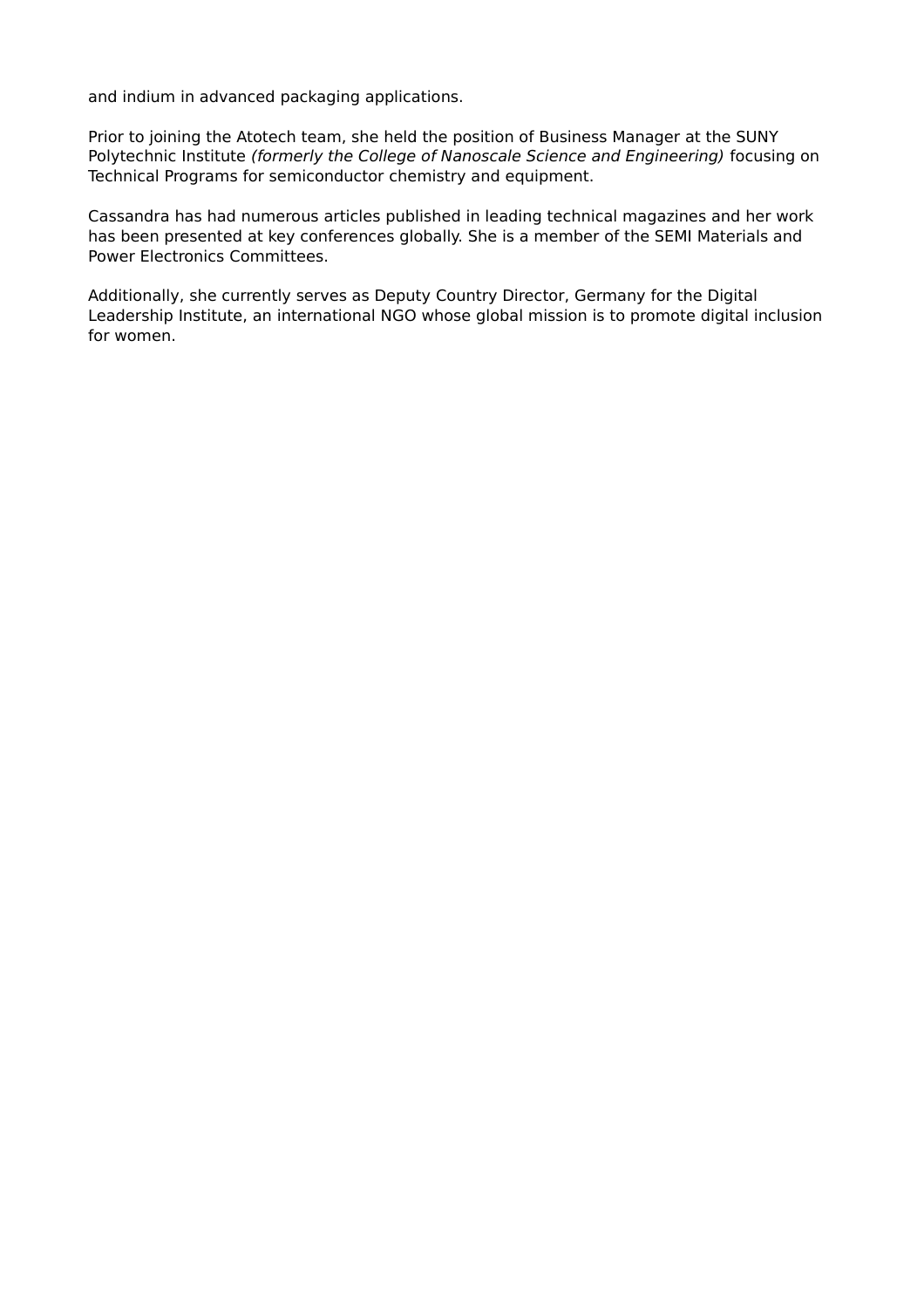# **Direct electroless under bump metallization (UBM) for wire bonding and soldering on next generation power semiconductor materials**



A. Walter Team Manager Electroless Processes Atotech Deutschland GmbH, Semiconductor Advanced Packaging, Berlin, Germany



## **Abstract**

Direct electroless under bump metallization (UBM) for wire bonding and soldering on next generation power semiconductor materials

The presentation will show benefits and feasibility results for electroless plating direct on GaAs, GaN, SiC for next generation packaging in growing power electronics industry. Compared to Si and Ge, these wide band gap materials allow the design of smaller and faster power components with higher reliability and more efficiency. Furthermore, they enable operations at higher temperature, voltage and frequencies, which is necessary for many power applications.

Although these materials already gaining more acceptance for new markets, they face some challenges, such as new packaging and design technologies, to become more cost efficient. One solution is to reduce packaging process steps by direct UBM on semiconductor material prior to soldering and wire bonding, which makes sputtering of Al and Cu pads obsolete. Further advantages are 1) higher throughput due to batch and double side processing, 2) selfaligned deposition without patterning and 3) reduced power losses due to low voltage ohmic metal-semiconductor contact after annealing.

We will present our proven results that it is possible to deposit electroless Ni on GaAs or Si with different types and levels of dopings. In addition, we will show the feasibility of direct electroless plating on next generation power semiconductor materials, such as SiC, Ge and GaN.

## **Biografie**

Andreas Walter has more than 18 years' experience in semiconductor industry and is currently working as head of application for electroless plating processes for Semiconductor Advanced Packaging at Atotech. Before he joined Atotech in 2009 he worked 3 years as an Senior Engineer at Qimonda for process integration for new memory systems and 7 years as a Development Engineer at Infineon, where he was responsible for material development and process integration in 300 and 200mm fab for D-RAM and resistive memories. Andreas received his Diploma and PhD in chemistry at the Martin Luther University in Halle, where he started as a scientist for synthesis of OLED dyes and organic semiconductors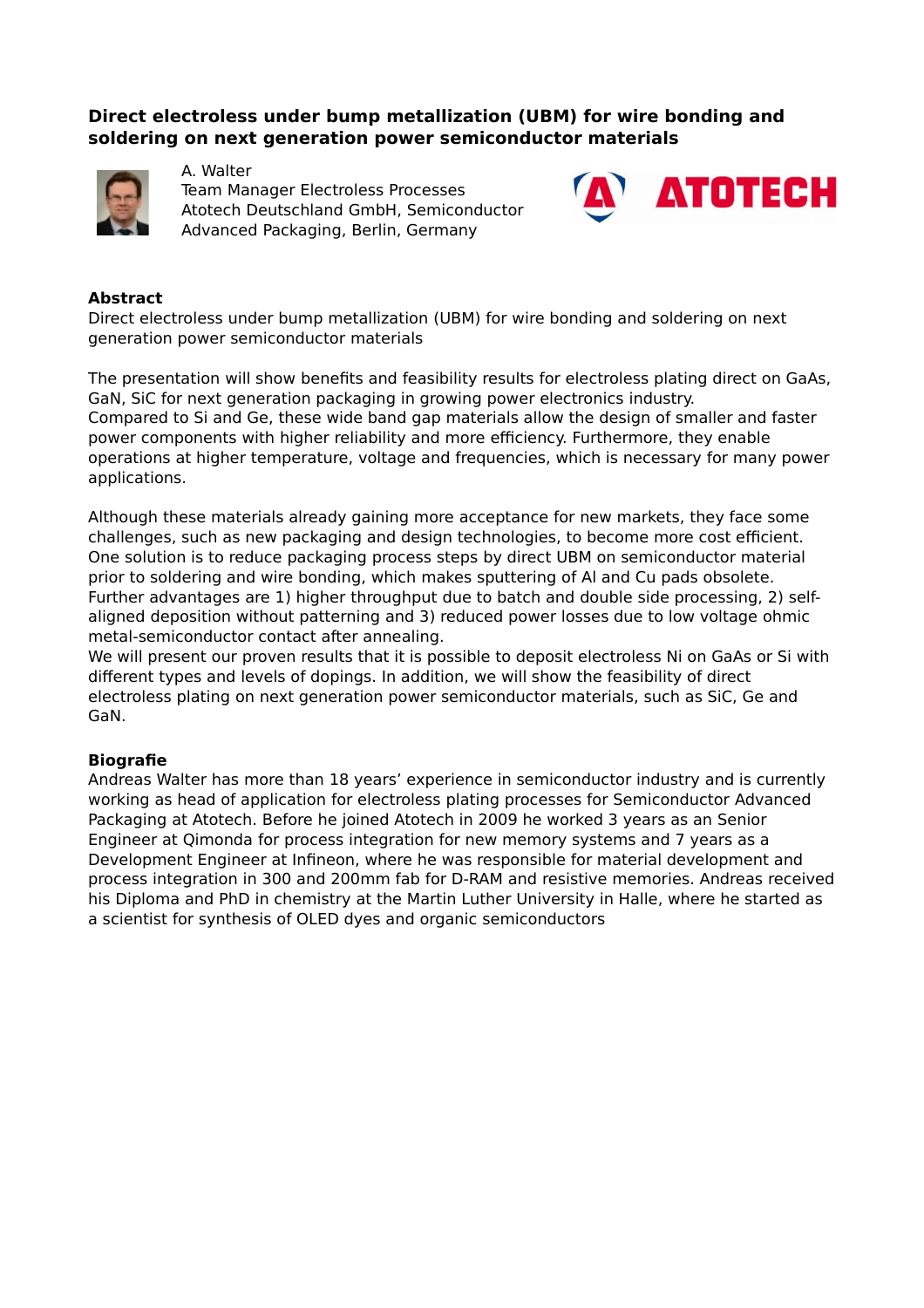# **Embedding for Power Application and Fan-out Packaging at Panel Level**



H. Stahr Groupmanager Technology AT&S, R&D, Leoben, Austria



## **Abstract**

Embedding is without any doubt the key driver for advanced packaging. This has been shown over the last years. Miniaturization is the general unbroken trend in electronics and it looks for a big variety of technical solutions coming from the different main streams of packaging. A new hype was pushed up when TSMC showed their new fan out package solution for the A10 processor in Apple's iPhone 7. The whole supply chain has reacted by developing materials, equipment and methodologies to support fan-out packaging to catch a piece of this attractive cake.

In this field of expectation Fraunhofer IZM has built a consortium for panel level packaging with a focus on panel level molding. This consortium in the meantime has 16 members which are material suppliers, process and machine suppliers, PCB and substrate makers and a big silicon house. In this presentation the latest developments of this consortium and further interesting project results from IZM will be reported.

Power application is another field for embedding technologies starting with DC-DC low power converters years ago in AT&S. New concepts with low thermal resistance and low inductance are developed and the industrialization was started. These concepts have been developed in the frame of the Catrene project EmPower which ended this year. The performance of these concepts and power applications will be shown in this presentation furthermore there is a view on the market potential for embedded power application.

Authors :

Andreas Ostmann , IZM Hannes Stahr , AT&S

## **Biografie**

Hannes Stahr

• He studied electronics and telecommunication engineering at the University in Graz and received his diploma in 1988

• He works as a group manager technology in the R&D of AT&S and was deeply involved in the most recent developments for HDI PCB

• Since 1997 his focus area is component embedding in PCB staring with printed passive components

• In 2008 he guided the FP7 project Hermes to success which resulted in the industrialization of the chip embedding technology und later to the foundation of the business unit Advanced Packaging in AT&S

• The Catrene project EmPower was started in 2013 focusing on the development of embedded power modules and power packages using new embedding and power module concepts. He is the consortium leader of EmPower and will report in his speech about the progress.

• He is author and co-author in 21 filed patent families for PCB and advanced packaging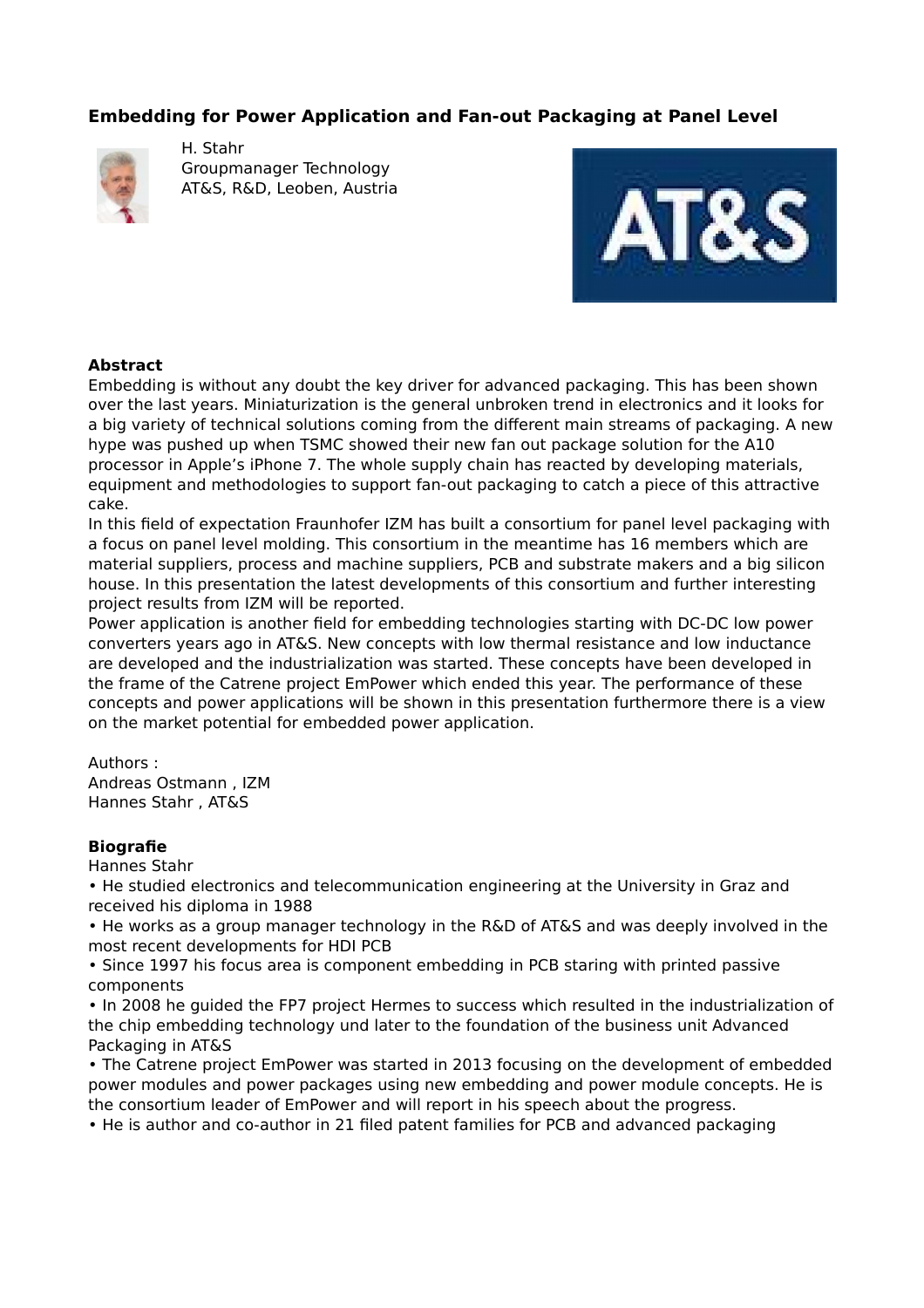# **How technology development will shape the power electronics market in the next 5 years**



M. Rosina

Senior Analyst, Energy Conversion and Emerging **Materials** 

Yole Développement, Power Electronics and Compound Semiconductors, Villeurbanne (Lyon), France



## **Abstract**

The power electronics represents a healthy market driven mainly by the CO2 emission reduction targets. In 2016, the power device market was worth \$16B and it will grow steadily for the next five years.

Within this presentation, Yole Développement will highlight the latest material and technology trends and the impact they will have on the power electronics supply chain.

The needs for lower CO2 emissions have led power electronic industry to develop more efficient and smaller solutions. Increased power density results in strong technology challenges calling for innovations on different levels: semiconductor material, packaging materials, device design… Several new power device designs have emerged in the last years, principally driven by the severely challenging requirements for high power density and integration from the electric and hybrid electric vehicles (EV/HEV). The high manufacturing volumes observed in automotive industry help and accelerate the implementation of these new technologies. All these technology trends are creating opportunities for some material suppliers, but at the same time, they are threatening some of today's businesses for power electronics. In recent years, we have seen consolidation among power semiconductor market leaders with several acquisitions, such as Infineon buying International Rectifier and ON Semiconductor buying Fairchild. These moves were intended to strengthen positions in the overall power semiconductor business. Nevertheless, in coming years the market leaders will face strong competition from Tier-1 automotive manufacturers and new entrants from China. Outsourced Semiconductor Assembly and Test companies (OSATs) could also propose services to provide advanced packaging technologies to power device manufacturers. This will define a new business model that diverges from the traditional power device supplier business.

## **Biografie**

Dr. Milan Rosina is a Senior Analyst for Energy Conversion and Emerging Materials at Yole Développement. Dr. Rosina has more than 15 years of scientific and industrial experience with prominent research institutions, an equipment maker, and a utility company. His expertise includes new equipment and process development, due diligence, technology, and market surveys in in the fields of power electronics, renewable energies, energy storage, batteries, and innovative materials and devices.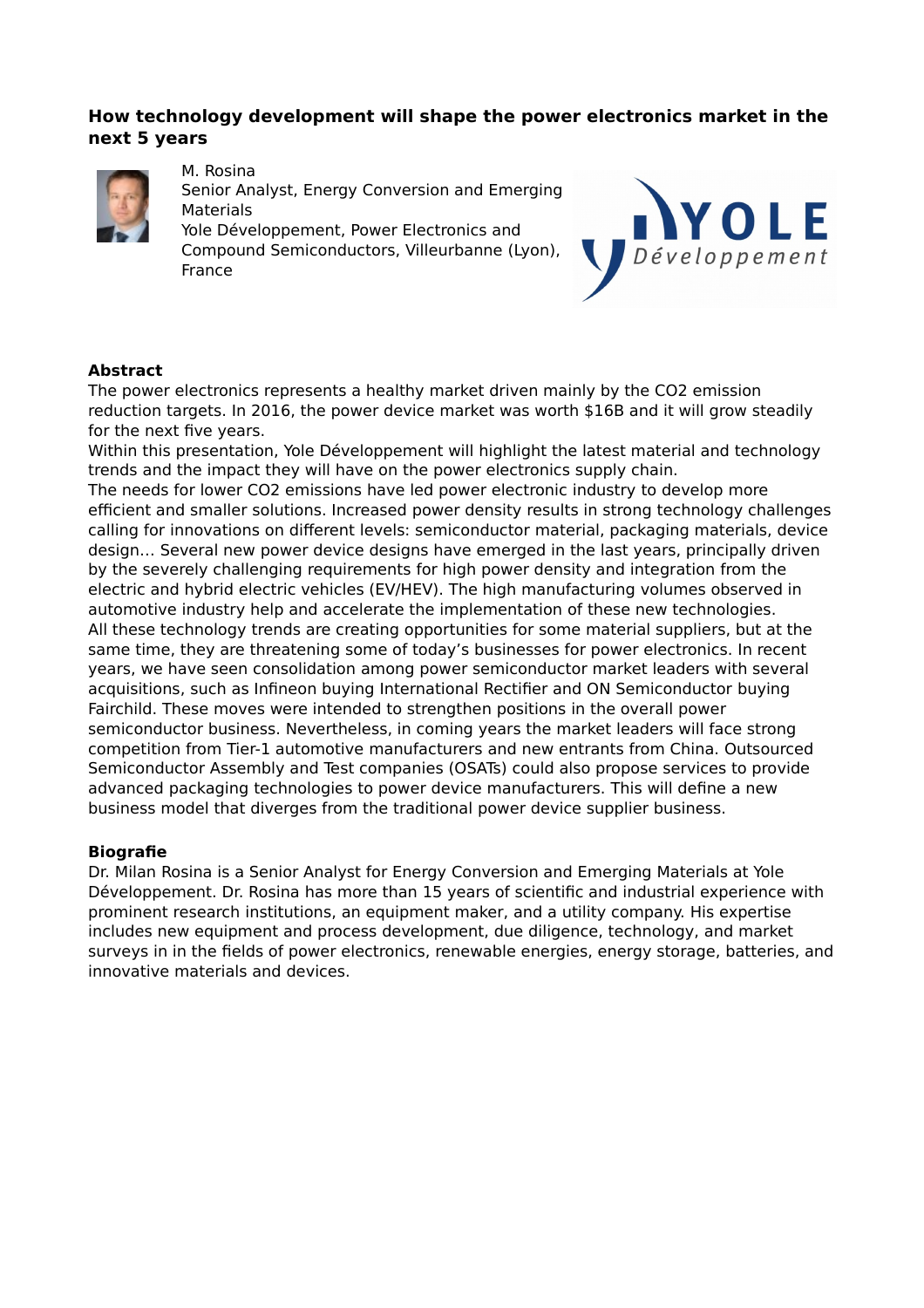# **Trends in Passives for Power Electronics**



G. Kügerl Executive Vice President and CTO EPCOS OHG - A TDK Group Company, TDK European R&D Center, Deutschlandsberg, Austria



### **Abstract**

The capability of a power electronic system is strongly influenced by its passive components. In this regard, the passives should offer a maximum level of operating temperature, switching frequency, electrical field and current, and robustness. This calls for new materials and technologies, innovative product designs, and an increased level of component integration. Passive components that fulfill these requirements enable new possibilities for power electronic systems and are therefore called 'More-than-Moore Passives'.

In this presentation we review the specific requirements on passive components used for power electronics. We outline some of the current physical and practical limitations of passives, and present some examples how these constraints can be overcome. Emphasis is placed on new materials for improving the high temperature and high frequency characteristics of capacitors and inductors. Also some examples of system integration of passives are given.

#### **Biografie**

Dr. Georg Kuegerl earned his PhD in Physics at the Graz University of Technology (TU Graz) in Graz, Austria. In 1992 he joined Siemens Components, which in the meantime is a part of TDK Corporation. He is now the Chief Technology Officer of TDK's Piezo and Protection Devices Business Group, and is also Head of the TDK European R&D Center.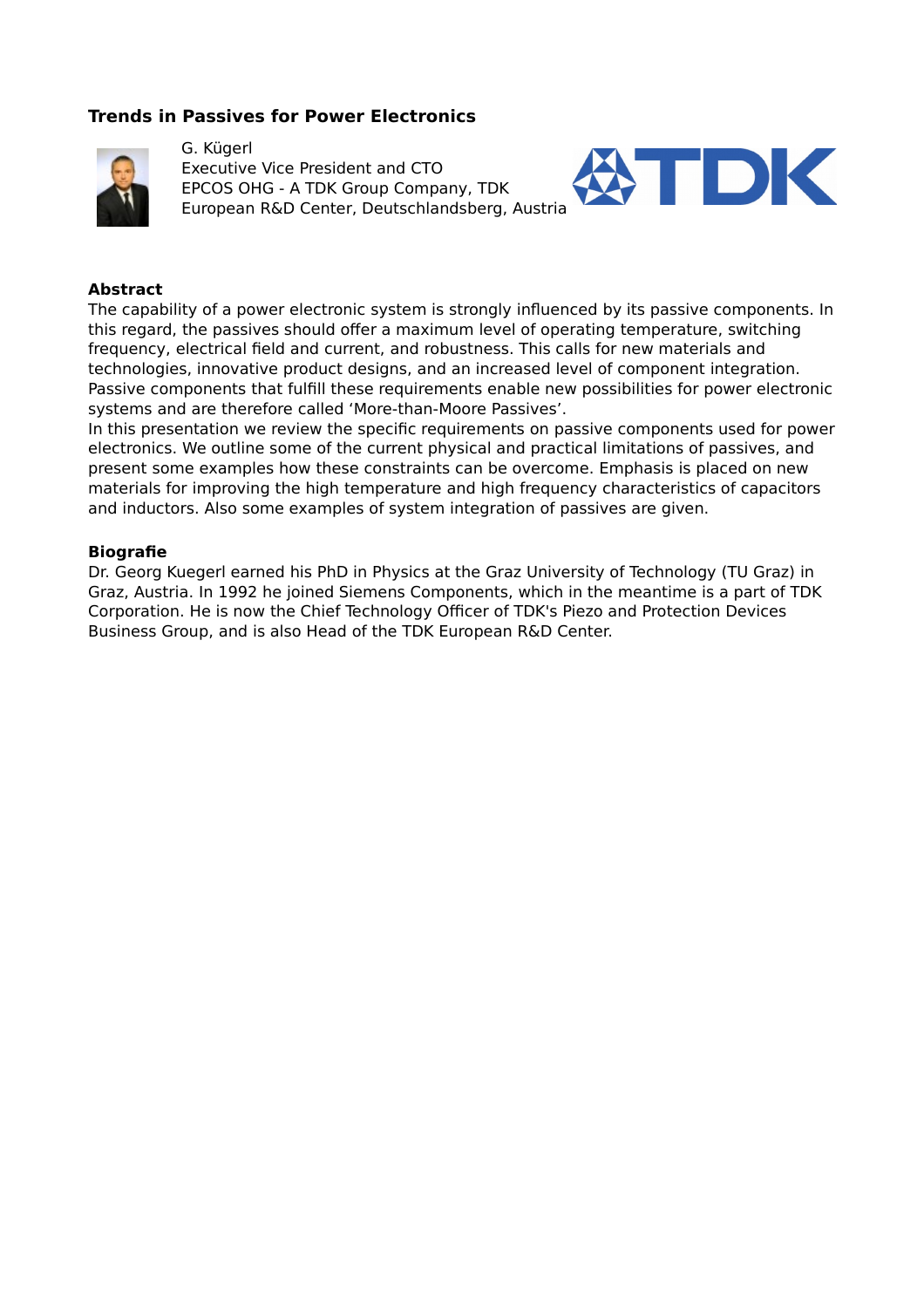# **Investing to Boost Power Electronics From Materials to Systems - Opportunities and Challenges**



A.Z. Zhou Managing Partner Anxin Capital, Investment, Xiamen, China



### **Abstract**

Over the last 30 years, the semiconductor industry has been driven by rapid growing in demand for CPUs and Memories by personal computers and communications products at a speed and cost predicted by the Moore's law. As Moore's law approaching its limit, more attention and resources are devoted in developing new devices and new materials including compound semiconductors such as GaN and SiC. These third generation WBG semiconductor materials are ideal for power electronics.

As the world's first Billion dollar fund dedicated to invest in compound semiconductors and build-up the eco-system globally. We have explored investment opportunities and challenges in many companies from start-ups to conglomerates around the world. These companies are developing new power semiconductor materials and devices, advanced power switching techniques, power control and monitoring technologies, power conversion&storage innovations, and adaptive power optimization algorithms, variable motor drives, green technologies for power generation, conversion and distribution, new internet and "sharing economy" business model in power, smart connected grid,etc. Of course, solution size, efficiency, and cost are well-established metrics for power technology advances and trends for these metrics are discussed.

In summary, this talk examines the state of compound semiconductor power technology from an investor perspectives, including materials, devices, and systems; and share our vision for how the world of power electronics may evolve over the coming years and where we are investing to build up and accelerate the adoption and mass manufacturing of new materials, devices, and technologies in power electronics for applications in consumer electronics and mobile devices today as well as Electric Vehicles in the near future.

## **Biografie**

Alan Zhen Zhou is the Managing Partner at An Xin Capital focusing on compound semiconductor ecosystem investments from material, equipment, process, device, to systems. Dr.Zhou has over twenty years of semiconductor experiences where he held both technical and management executive positions at IBM, AT&T, Lucent, Agere Systems and Qualcomm. He also founded and co-founded several companies, including CSMC (IPO in Hongkong), MEMSIC (IPO in NASDAQ), Top Global (acquired), Belleds and Bellnet Technologies.

As vice president at Qualcomm, Alan was responsible for all Qualcomm chipset business and design wins in China where he managed Sales, Operations, Customer Services and Field